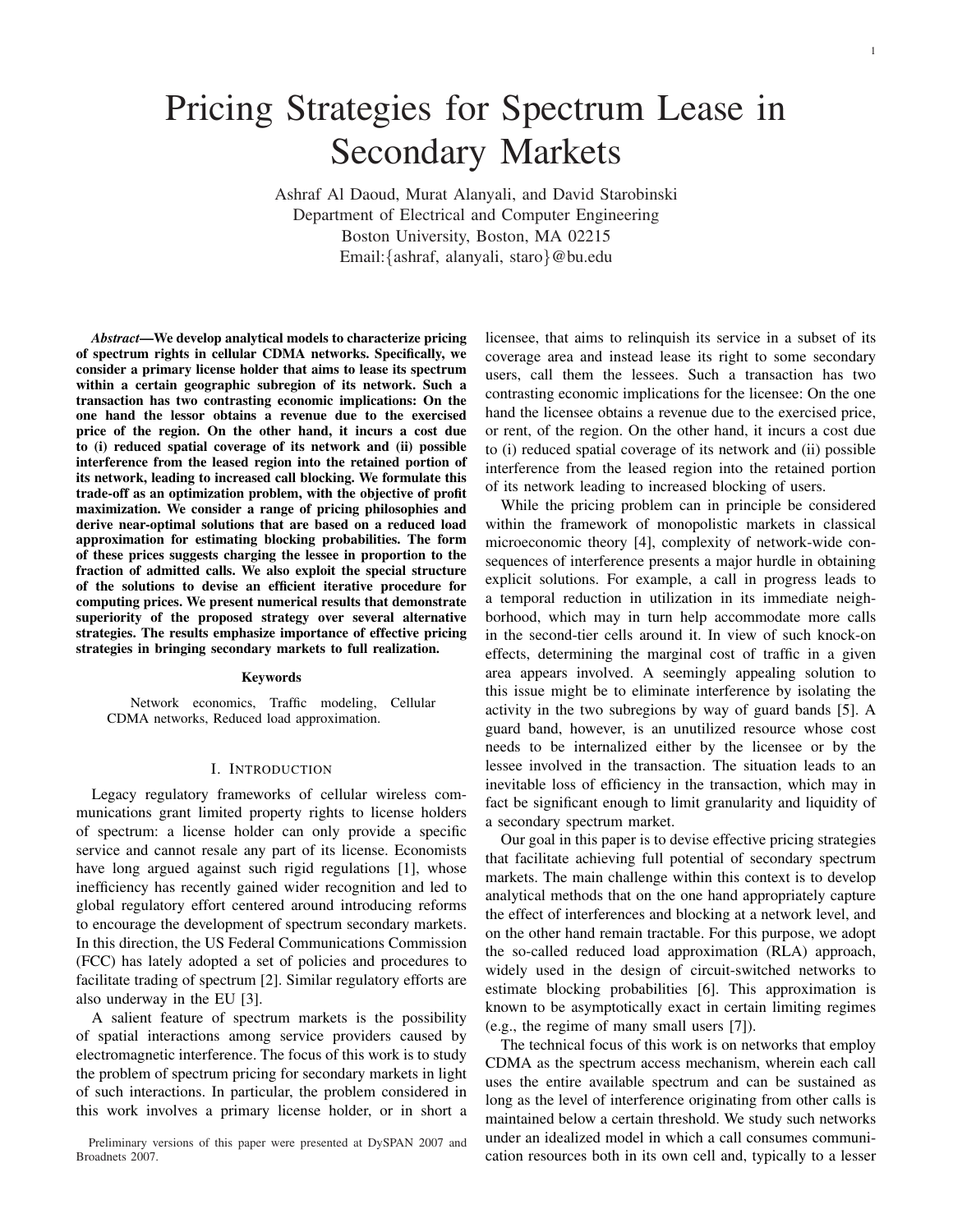extent, in other cells in its vicinity. This situation differs from that of the alluded standard circuit-switched models [8], where a call consumes the same capacity resources from each link over which it is routed. Nevertheless, we show in this paper that insightful properties of the classical RLA model extend to the model considered herein.

Our main contribution is to exploit the properties of the RLA model to derive expressions that characterize the optimal prices. Our derivations apply to a number of pricing philosophies, e.g., flat rate or demand-based. In each case, the form of the optimal price suggests charging the lessee proportionally to the fraction of admitted calls. The charged amount is also shown to depend on the extent of generated interference, namely, it balances the corresponding loss of revenue incurred by the licensee due to the influence of an admitted call. Moreover, we show that the analytical expressions lend themselves to an efficient computational procedure based on an iterative argument.

Next, we conduct a thorough numerical study to illustrate our analytical findings. We first assess the level of accuracy of the RLA-based pricing strategy. We show that the prices computed using this strategy are very close to the optimal prices. We then use an iterative procedure for computing prices and verify the outcome by obtaining similar results via exhaustive search. Finally, we compare the performance of the RLAbased strategy with other pricing strategies, namely: (i) an oblivious strategy that ignores effects of interference; (ii) a spatial guard band strategy, that prevents usage of spectrum in the surroundings of the leased region; and (iii) a pricing strategy due to Paschalidis and Liu [9] that was developed in a related pricing context. We show that the RLA-based strategy outperforms these strategies. Perhaps more importantly, we show that the first two strategies may sometimes lead to a net loss, in which case the licensee would renounce participating in secondary markets, while RLA-based pricing yields profit, and thereby creates an incentive for licensees to enter secondary markets, to the benefit of all participants.

While pricing in communication networks is a well-studied topic (see for example [10]), the setting considered here is specific to a scenario that arises in secondary cellular wireless markets and, to the best of the authors' knowledge, it has not been considered before. In related work, [11] pursues interference based pricing in a single cell via adaptive optimization techniques, and [12, 13] adopt a performance oriented viewpoint in considering dynamic spectrum access within a cell. In [14], the authors use pricing to achieve power control in a multi-cell wireless data system. In light of the above, novel aspects of the present paper are:

- Global consideration of network: General network topologies are considered rather than a single cell. Rather than lumping any portion of the network into an approximate module, the paper accounts for sophisticated dependence between cells due to generated interference.
- Characterization of optimal price: The form of optimal prices is characterized under a general framework. Optimal prices are shown to have an interpretation that offers insight on dominant factors that determine the value of spectrum under spatial interactions.

It should be noted that this paper concerns one possible secondary market transaction, namely long-term lease of spectrum rights in a region, that is consistent with the current state of spectrum reforms in the US. Another plausible scenario involves highly dynamic spectrum markets in which a service provider admits secondary calls opportunistically to utilize temporally idle capacity. This latter scenario suggests dynamic pricing policies, which have received considerable interest in communication networks (see for example the survey [15]). Dynamic pricing and admission control for secondary spectrum access is studied in [16] for a singlecell system. The scope of the present paper does not include dynamic pricing, however the nature of optimal prices obtained here admits comparison with an important pricing policy [9] that has certain optimality properties in the dynamic context. We elaborate on this connection further in Section VIII.

The rest of this paper is organized as follows: Section II describes the CDMA teletraffic network model. In Section III, different economic aspects of the network model and potential pricing techniques are introduced. The RLA employed in the paper is developed in Section IV, and optimal pricing is formulated as a related profit maximization problem in Section V. Expressions for the form of the optimal prices, based on first order optimality conditions, are given in Section VI. Section VII specifies a suggested computational procedure for optimal prices. A numerical study in support of the provided results is given in Section VIII including some comparisons with less sophisticated pricing techniques. Conclusions with final remarks are given in Section IX.

#### II. NETWORK MODEL

We consider a cellular CDMA network under circuitswitched operation. A *call* in the network refers to a communication session between a base station and a terminal within the associated cell. Calls are subject to interference from other calls within the same cell, as well as from calls in other cells in proportion to the strength of electromagnetic coupling between their locations. We model such interference relations with a weighted graph  $G = (N, E)$  where N denotes the collection of cells, and for each edge  $(i, j) \in E$ , its weight  $w_{ij} \geq 0$ represents a measure of electromagnetic interference between cells  $i$  and  $j$ . Since a call may generate interference on other calls in the same cell, self-loops are allowed in  $G$ . Namely, the modeled physical situation typically implies  $w_{ii} > 0$  for each cell  $i$ , although this condition is not required in the analysis.

We study the network under the condition that a call can be sustained only if it experiences admissible interference, and that a new call request cannot be honored if it leads to premature termination of another call that is already in progress. To formalize this condition, let  $n_i$  denote the number progress. To formalize this condition, let  $n_i$  denote the number<br>of calls in progress at each cell i so that  $\sum_i n_i w_{ij}$  is the total interference acting on cell  $j$ . Given a positive interference threshold  $\kappa_j$  for each cell j, a network load  $\mathbf{n} = \{n_i : i \in N\}$ is *feasible* if

$$
\sum_{i \in N} n_i w_{ij} \le \kappa_j \quad \text{for each cell } j. \tag{1}
$$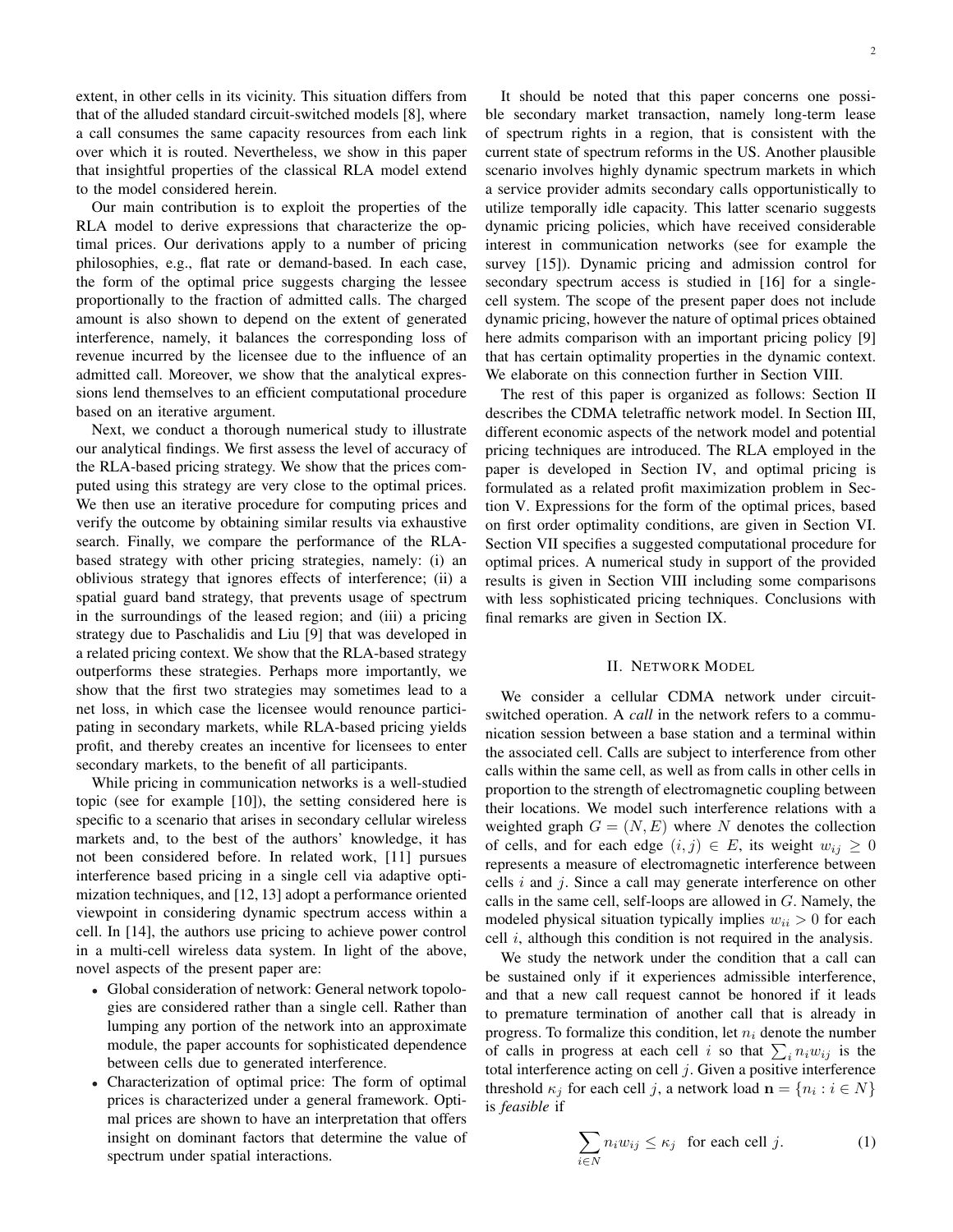Note that a more accurate feasibility condition would enforce (1) if  $n_j > 0$ , that is, it would not constrain the interference acting on idle cells. Here we proceed with the more stringent feasibility condition (1) since  $n_j$  is greater than zero with reasonably high probability unless cell  $j$  is grossly underloaded; therefore the attendant loss in accuracy is arguably tolerable. Sensitivity of a key performance measure to this disparity is illustrated in Table I of Section IV. CDMA network models that are based on the constraint (1) have been previously considered in the study of cellular wireless networks. See, for example, [17] for an in-depth discussion of this model and specifications of model parameters  $w_{ij}$  and  $\kappa_i$  in terms of physical layer parameters. In this paper, we assume that the model parameters satisfy the following mild condition:

*Assumption 2.1:* All edge weights  $w_{ij}$  and thresholds  $\kappa_j$ are rational numbers. Hence, without loss of generality in the feasibility condition (1), these parameters are further taken as integers.

We adopt a dynamic network model in which new calls arrive at each cell  $i$  according to a Poisson process. Call arrival processes in different cells are mutually independent. An incoming call is accepted if and only if its inclusion in the network conserves the feasibility condition (1) and the call is blocked otherwise. Each accepted call has a holding time that is exponentially distributed with unit mean, independently of the history prior to its arrival. In particular, the network load is a time-homogenous Markov process with state space  $S$  where

$$
S = \{ \mathbf{n} \in \mathbb{Z}_+^N : \mathbf{n} \text{ is feasible} \}.
$$

Given a call arrival rate  $\lambda_i > 0$  for each cell  $i \in N$ , we refer to the collection of such rates as the *network demand* and denote it by  $\lambda = \{\lambda_i : i \in N\}$ . The probability of call blocking in each cell i associated with demand  $\lambda$  is denoted by  $B_i(\lambda)$ . Note that due to inter-cell interference, blocking in a given cell is affected by the arrival rates in other parts of the network.

We note that the model described above does not explicitly account for user mobility. This point is elaborated further in Section IX in view of the general methodology of the paper.

## III. ECONOMIC MODEL

Consider a service provider that aims to profit from leasing its license within a subregion comprised of cells  $L \subset N$ . We refer to the service provider as the *licensee* and to the other participant involved in such a transaction as the *lessee*. The subsequent formulation applies to more general cases that involve multiple lessees acting on non-overlapping regions, however we concentrate on the single lessee case for clarity of exposition. The licensee has a subscriber base that is represented by network demand  $\boldsymbol{\nu} = \{ \nu_i : i \in N \}$ , and it generates unit revenue per admitted call. Once the lease takes place, the licensee has reduced coverage; hence its revenue from its own subscribers is then generated due to accepted calls in the retained region  $N - L$  only.

A price  $\mathbf{p} = \{p_i : i \in L\}$  for region L is composed of a nonnegative number  $p_i$  for each leased cell  $i \in L$ . We assume that, associated with each price vector p, the licensee receives a revenue  $F(\mathbf{p})$  per unit time due to the transaction. Exact specification of the transaction revenue  $F(\mathbf{p})$ , as well as units of the price parameters p depend on the pricing philosophy adopted by the licensee. This point is further illustrated via examples at the end of this section.

A given pricing philosophy does not necessarily specify how the lessee reflects the price of leased region L onto its own subscribers. However, the price affects the traffic demand in the region. Namely, a price value  $p_i$  for cell  $i \in L$  leads to a call arrival rate of  $\alpha_i(p_i)$  at that cell *after* the transaction. We ignore any demand substitution effects and assume that the demand in the part of the network retained by the licensee remains as  $\{v_i : i \in N - L\}$ . The overall network demand after a transaction at price **p** is denoted by  $\lambda(\mathbf{p}) = {\lambda_i(\mathbf{p}) : i \in N}$ where

$$
\lambda_i(\mathbf{p}) = \begin{cases} \alpha_i(p_i) & \text{if } i \in L \\ \nu_i & \text{if } i \in N - L. \end{cases}
$$

It is plausible to take each  $\alpha_i$  to be non-increasing, although here we shall only assume differentiability:

*Assumption 3.1:* The functions  $F(\cdot)$  and  $\alpha_i(\cdot)$ ,  $i \in L$ , are differentiable.

It is perhaps more important from a conceptual viewpoint that the transaction price has an indirect effect on the future revenue of the licensee due to the relationship between the teletraffic activity in the leased region and the exogenous interference acting on the licensee's network. We will show that taking this effect into account in pricing leads to remarkable insight and benefit in realizing the potential of spectrum markets.

We close this section with three examples of pricing philosophies that lead to different specifications for the transaction revenue F and that will be further elaborated in the paper.

*Example 3.1:* (Flat price) A flat price for region L refers to charging  $p_i$  units of currency per unit time in each cell  $i \in$ L. The expected revenue due to a flat price should arguably involve a discount factor due to the possibility of the price being rejected. Hence a possible choice of  $F(\mathbf{p})$  can be

$$
F(\mathbf{p}) = \sum_{i \in L} p_i Pr(\mathbf{p} \text{ is accepted})
$$

for a suitable probabilistic model of price acceptance.

*Example 3.2:* (Price per demand) The licensee may also price the spectrum access right in region L based on a prediction of the traffic demand of the lessee. In this case  $p_i$  refers to the revenue of the licensee per Erlang of traffic in cell  $i \in L$  after the transaction. The transaction revenue would then be

$$
F(\mathbf{p}) = \sum_{i \in L} \alpha_i(p_i) p_i.
$$
 (2)

*Example 3.3:* (Price per interference) Alternatively, the licensee may price the region by taking into consideration the interference that the lessee generates on the licensee's network after the transaction. Since such interference is generated by accepted calls, this principle can be interpreted as imposing a tax  $p_i$  per accepted call in cell  $i \in L$ , thereby entitling the licensee to a certain share of the lessee's revenue. The rate of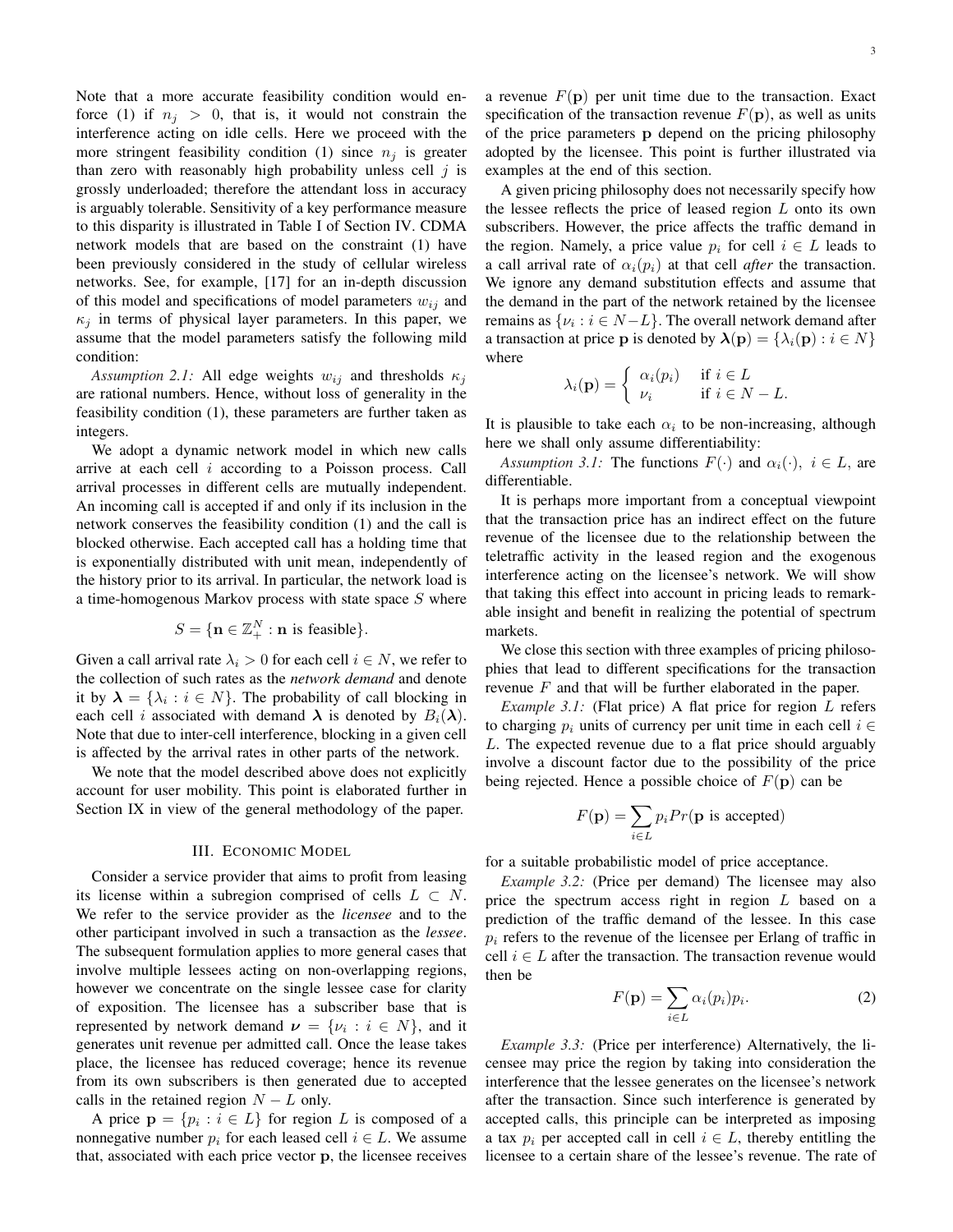revenue from the lease would then be given by

$$
F(\mathbf{p}) = \sum_{i \in L} (1 - B_i \left( \mathbf{\lambda} \left( \mathbf{p} \right) \right) \right) \alpha_i(p_i) p_i.
$$

We emphasize that the above expression implicitly accounts for interference through blocking probabilities. As alluded earlier, these probabilities are closely related to the interference coefficients  $w_{ij}$ . An explicit form of this relationship will be given in the sequel.

#### IV. BLOCKING PROBABILITIES

Economics of the network displays substantial dependence on blocking that arises as a consequence of the interference limitations. In turn, a tractable characterization of the relationship between blocking probabilities and network demand is essential in developing insight on pricing parts of the network. In this section, we specify an approximate characterization of this relationship, namely one that is based on "reduced load approximation," which has proved fruitful in analysis of blocking in circuit-switched telephony [6, 18].

Given a set of arrival rates  $\lambda = \{\lambda_i : i \in N\}$ , the network load n is a Markov process obtained by truncating the state space of a reversible Markov process that corresponds to the case when interference limitations are ignored. The equilibrium distribution  $\pi_{\lambda}$  of the network load is therefore given by

$$
\pi_{\lambda}(\mathbf{n}) = Z \prod_{i \in N} \frac{\lambda_i^{n_i}}{n_i!}, \qquad \mathbf{n} \in S,
$$

where Z is a constant which ensures that  $\pi_{\lambda}$  is a probability vector [19]. In turn, the blocking probability  $B_i(\lambda)$  can be expressed as

$$
B_i(\lambda) = \sum_{\mathbf{n}:\mathbf{n}+\mathbf{e}(i)\notin S} \pi_{\lambda}(\mathbf{n}),\tag{3}
$$

where  $e(i) = \{e_i(i) : j \in N\}$  be such that  $e_i(i) = 1$  if  $j = i$  and  $e_i(i) = 0$  otherwise. Despite its appealing form, computation of the equilibrium distribution  $\pi_{\lambda}$  is hindered by the effort required to compute the normalization constant Z. Furthermore, the expression (3) for blocking probabilities can seldom be reduced to a closed form that applies to general topologies.

*Reduced load approximation* refers to approximating each blocking probability  $B_i(\lambda)$  by the quantity  $\hat{B}_i(\lambda)$  that is defined by

$$
\hat{B}_i(\lambda) = 1 - \prod_{j \in N} (1 - b_j(\lambda))^{w_{ij}}, \tag{4}
$$

where the numbers  $\{b_i(\lambda): j \in N\}$  satisfy the equalities

$$
b_j(\lambda) = E\left((1 - b_j(\lambda))^{-1}\xi_j(\lambda), \kappa_j\right) \tag{5}
$$

with

$$
\xi_j(\boldsymbol{\lambda}) = \sum_{i \in N} w_{ij} \lambda_i \prod_{k \in N} (1 - b_k(\boldsymbol{\lambda}))^{w_{ki}},
$$

and  $E(\cdot, \cdot)$  denoting the Erlang blocking formula

$$
E(x, K) = \left(\sum_{m=0}^{K} \frac{x^m}{m!} \right)^{-1} \frac{x^K}{K!}, \qquad x, K \ge 0. \quad (6)
$$



Fig. 1. The network graph of a 19-cell hexagonal lattice topology.

There exists a unique collection of numbers  $\{b_i(\lambda): j \in N\}$ that satisfy equations (5) [18]; hence  $\hat{B}_i(\lambda)$  is well-defined, and furthermore it is differentiable in the network demand  $\lambda$ .

Under the feasibility condition (1), threshold  $\kappa_i$  can be interpreted as an "interference capacity" for cell  $j$ , and  $w_{ij}$ can be interpreted as the units of interference placed on cell  $j$  per call in progress in cell  $i$ . Consider a hypothetical model in which a call request is subject to an independent acceptance/rejection decision for each unit of interference that the call will generate at each cell. If, in this model, cell j accepts unit interference with probability  $1 - b_i(\lambda)$ , then  $\hat{B}_j(\lambda)$  in expression (4) is the blocking probability of a call request to cell *i*. Under this assumption,  $\xi_i(\lambda)$  is the average interference acting on cell  $j$ , and

$$
(1-b_j(\boldsymbol{\lambda}))^{-1}\xi_j(\boldsymbol{\lambda})
$$

is the intensity of interference offered to cell  $j$ . The blocking probabilities in the hypothetical model would be consistent if the parameters  $b_j(\lambda)$  satisfy the fixed-point relations (5).

The approximate blocking probabilities  $\hat{B}_j(\lambda)$  are known to be asymptotically exact under the feasibility condition (1) along a limiting regime where the network arrival rates  $\lambda_j$  and thresholds  $\kappa_j$  increase in proportion [18]. Table I provides a numerical verification of the accuracy of the RLA in a 19 cell hexagonal lattice topology illustrated by Figure 1. The table displays RLA-based blocking estimates and simulation results with 95% confidence obtained under the original model described in Section II. Table I also quantifies the change in blocking due to imposing the condition (1) on non-idle cells only. Here  $\kappa_i = 10$ ,  $w_{ii} = 2$ , and  $\lambda_i = 1.0$  for all cells  $i \in N$ and  $w_{ij} = 1$  for all edges with  $i \neq j$ . In particular, the average number of calls in progress at a cell is smaller than 1. A call generates half of the interference in neighboring cells relative to its own cell; thus the *average* interference (both internally and externally generated) acting on an interior cell is roughly (but smaller than) 80% of its threshold.

## V. PROBLEM FORMULATION

We consider the licensee's pricing of region  $L$  under the objective of profit maximization. The licensee's revenue due to price  $p$  has two components:  $i)$  revenue from the leased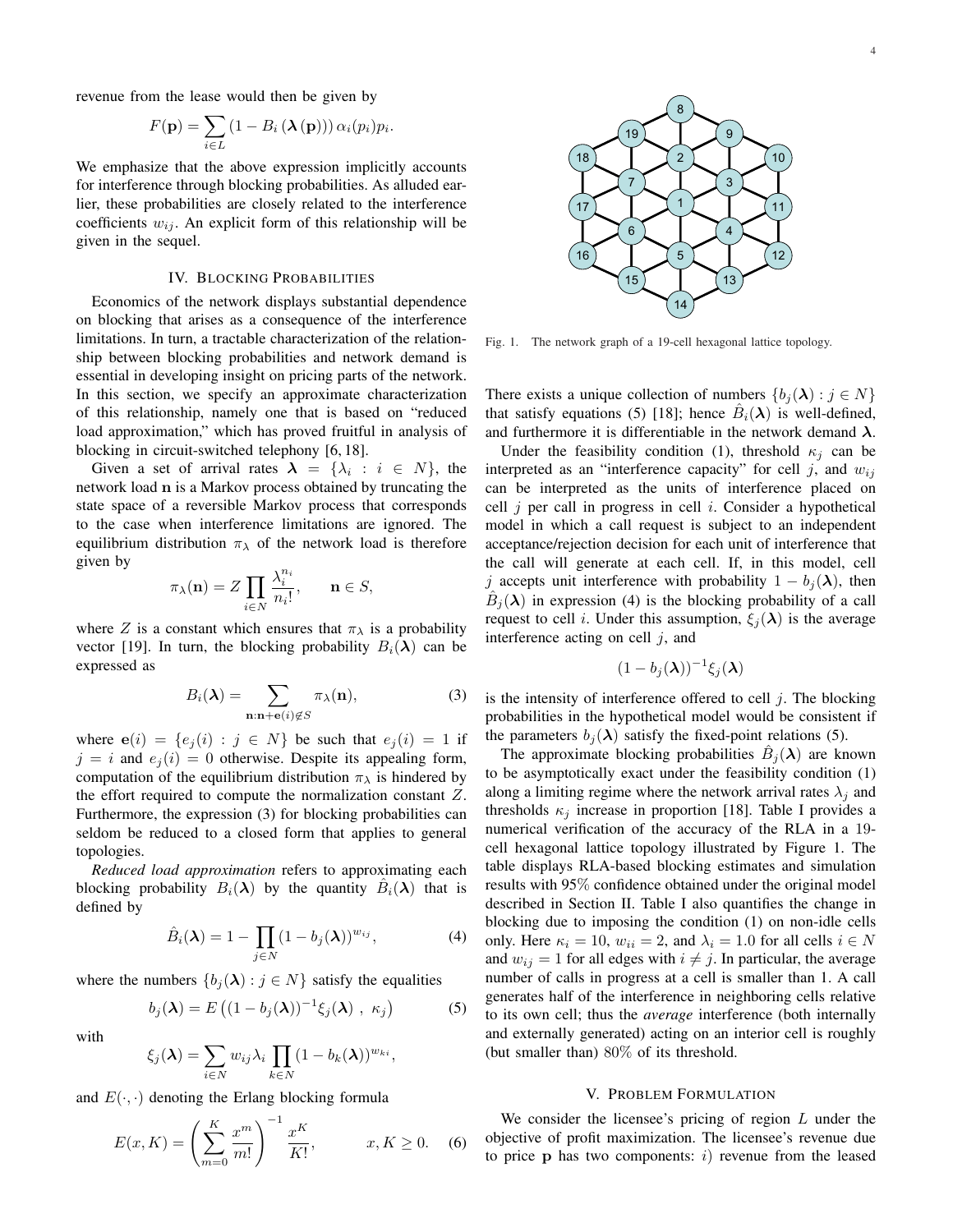|              | <b>Blocking Probability</b> |                                        |                       |  |  |  |
|--------------|-----------------------------|----------------------------------------|-----------------------|--|--|--|
| <b>Cell</b>  | Reduced load                | <b>Simulation</b><br><b>Simulation</b> |                       |  |  |  |
| No.          | approximation               | eq. $(1)$                              | eq. (1) for $n_i > 0$ |  |  |  |
|              | 0.358                       | $0.315 \pm 0.002$                      | $0.305 \pm 0.003$     |  |  |  |
| $2 - 7$      | 0.279                       | $0.259 + 0.003$                        | $0.259 + 0.003$       |  |  |  |
| 8-18 (even)  | 0.107                       | $0.103 \pm 0.002$                      | $0.102 \pm 0.002$     |  |  |  |
| $9-19$ (odd) | 0.159                       | $0.153 \pm 0.003$                      | $0.150 \pm 0.002$     |  |  |  |

TABLE I

BLOCKING ESTIMATES FOR THE NETWORK OF FIGURE 1 WITH  $\kappa_i = 10$ ,  $w_{ij} = 1, w_{ii} = 2, \lambda_i = 1$ . CONFIDENCE LEVEL OF SIMULATIONS IS 95%.

region L,  $F(\mathbf{p})$ , and ii) revenue from the retained part of the network  $N - L$ , which will be denoted by  $Q(\mathbf{p})$ . We model this latter quantity as

$$
Q(\mathbf{p}) = \sum_{i \in N-L} \left(1 - \hat{B}_i\left(\boldsymbol{\lambda}\left(\mathbf{p}\right)\right)\right) \nu_i.
$$
 (7)

Note that here the RLA-based blocking estimates are adopted. Also note that, although the licensee continues to generate unit revenue per accepted call in  $N - L$ , the resulting revenue  $Q(\mathbf{p})$  depends on the price p through consequences of the interference originating in the leased region L. The profit of the licensee due to price **p** is then  $F(\mathbf{p})+Q(\mathbf{p})-R(\nu)$  where the incensee due to price **p** is then  $F(\mathbf{p}) + Q(\mathbf{p}) - R(\nu)$  where  $R(\nu) = \sum_{i \in N} (1 - \hat{B}_i(\nu)) \nu_i$  is the revenue of the licensee prior to the transaction. An optimal price for the licensee therefore solves:

$$
\max_{\mathbf{p}\geq 0} F(\mathbf{p}) + Q(\mathbf{p}).
$$
\n(8)

In view of Assumption 3.1 and the differentiability of RLAbased blocking estimates  $\hat{B}_i(\cdot)$ , an inner solution  $\mathbf{p}^* = (p_i^* : \mathbf{p}_i^*)$  $i \in L$ ) to the licensee's problem (8) satisfies

$$
\left. \frac{\partial}{\partial p_i} F(\mathbf{p}) \right|_{\mathbf{p} = \mathbf{p}^*} = -\frac{\partial}{\partial p_i} Q(\mathbf{p}) \right|_{\mathbf{p} = \mathbf{p}^*}, \qquad i \in L.
$$

In the following section, we obtain salient features of prices that satisfy this first-order optimality condition. Characteristics of such prices are closely related to the revenue function  $F(\cdot)$  and the demand functions  $\alpha_i(\cdot), i \in L$ . In this respect, establishing existence and uniqueness properties of optimal prices appear difficult for general topologies and general demand functions. However, we address this issues via numerical analysis in special cases in Section VIII.

# VI. CHARACTERIZATION OF OPTIMAL PRICES

We start with notational remark that will be useful in the characterization and computation of optimal prices: For each cell  $j \in N$  and any quantity H of interest in the sequel, let  $\Delta_i H$  denote the amount by which H decreases when the threshold  $\kappa_i$  is decreased by 1. That is,

$$
\Delta_j H = H|_{\kappa_j} - H|_{\kappa_j - 1}.
$$

*Theorem 6.1:* An inner solution  $\mathbf{p}^* = \{p_i^* : i \in L\}$  of the licensee's problem (8) satisfies

$$
p_i^* = \left(1 - \hat{B}_i(\lambda(\mathbf{p}^*))\right) \alpha_i(p_i^*) \gamma_i(\mathbf{p}^*),\tag{9}
$$

where

$$
\gamma_i(\mathbf{p}^*) = \varepsilon_i(p_i^*) \left( \frac{dF(\mathbf{p})}{dp_i} \bigg|_{\mathbf{p} = \mathbf{p}^*} \right)^{-1} \sum_{j \in N} w_{ij} \Delta_j Q(\mathbf{p}^*) \tag{10}
$$

and  $\varepsilon_i(p_i^*) = \frac{p_i^* \alpha_i'(p_i^*)}{\alpha_i(p_i^*)}$  $\frac{i \alpha_i(p_i)}{\alpha_i(p_i^*)}$  is the price elasticity of demand in cell  $i \in L$ .

*Proof:* The proof of the theorem is deferred to the Appendix.

Theorem 6.1 can be interpreted for the three pricing philosophies alluded in Section III as follows:

*a) Flat price:* The form (9) suggests that optimal flat price for cell  $i$  is the same as the average revenue generated from that cell if the network demand were given by  $\lambda(\mathbf{p}^*)$ and each *admitted* call in the cell were charged an amount  $\gamma_i(\mathbf{p}^*)$ . In parsing the expression (10), recall that  $\Delta_j Q(\mathbf{p}^*)$  is the reduction in the licensee's revenue from the retained region  $N - L$  due to unit reduction in the interference threshold of cell  $j \in N$ , or equivalently due to imposing unit interference on that cell. Since an accepted call in cell  $i \in L$  generates  $w_{ij}$ units of interference in cell  $j$ , such a call leads to a reduction of  $w_{ij} \Delta_j Q(\mathbf{p}^*)$  in the licensee's revenue. The form (10) in turn indicates that the hypothetical price  $\gamma_i(\mathbf{p}^*)$  balances the attendant revenue loss of the licensee, up to a multiplicative quantity that depends on the price elasticity of demand in cell i and the revenue function  $F(.)$ .

*b) Price per demand:* If the licensee's revenue function is given by (2) then

$$
\frac{dF(\mathbf{p})}{dp_i} = \alpha_i(p_i)(1 + \varepsilon_i(p_i))
$$

and rearrangement of equalities (9) and (10) yields for all  $i \in L$ 

$$
p_i^* = \left(1 - \hat{B}_i(\lambda(\mathbf{p}^*))\right) \left(1 + \varepsilon_i^{-1}(p_i^*)\right)^{-1} \sum_{j \in N} w_{ij} \Delta_j Q(\mathbf{p}^*).
$$
\n(11)

In particular, the optimal price  $p_i^*$  per *arriving* call in cell i is proportional to the marginal cost of the licensee due to an *accepted* call in that cell, discounted by a factor that is equal to the acceptance probability.

*c) Price per interference:* If the licensee's revenue function is given by

$$
F(\mathbf{p}) = \sum_{i \in L} \left( 1 - \hat{B}_i(\boldsymbol{\lambda}(\mathbf{p})) \right) \alpha_i(p_i) p_i,
$$
 (12)

then a relatively more explicit characterization of  $p^*$  can be obtained by defining  $U(\mathbf{p})$  as the *overall* revenue of the licensee after the transaction at price p. That is,

$$
U(\mathbf{p}) = \sum_{i \in N} \left(1 - \hat{B}_i(\lambda(\mathbf{p}))\right) \lambda_i(\mathbf{p}) r_i(\mathbf{p}) \tag{13}
$$

where

$$
r_i(\mathbf{p}) = \begin{cases} p_i & \text{if } i \in L \\ 1 & \text{if } i \in N - L; \end{cases}
$$
 (14)

so that the licensee's profit due to price p is given by  $U(p)$  –  $R(\nu)$ .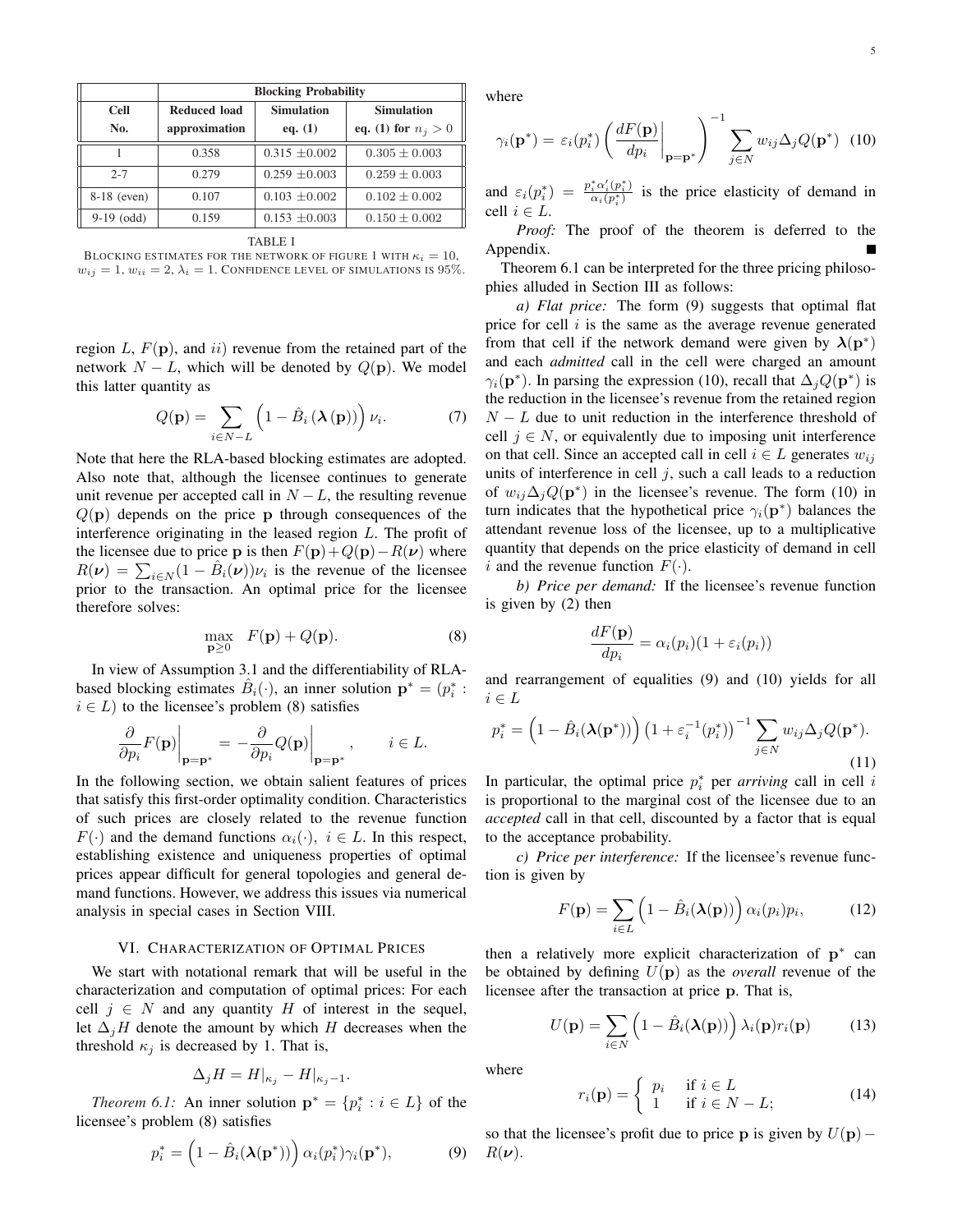.

*Theorem 6.2: (Optimal price per interference)* If  $F(\cdot)$  is given by (12), then an inner solution  $\mathbf{p}^* = (p_i^* : i \in L)$  of the licensee's problem (8) satisfies

$$
p_i^* = (1 + \varepsilon_i^{-1}(p_i^*))^{-1} \sum_{j \in N} w_{ij} \Delta_j U(\mathbf{p}^*), \qquad i \in L. \quad (15)
$$

*Proof:* The proof of the theorem is deferred to the Appendix.

# VII. COMPUTATION OF OPTIMAL PRICES

In this section, we establish properties of the differences  $\{\Delta_i Q(\mathbf{p}) : j \in N\}$  and  $\{\Delta_j U(\mathbf{p}) : j \in N\}$  that lead to computational methods for the optimal prices identified by Theorems 6.1 and 6.2. Here, we first give an informal derivation of these properties and refer the reader to the Appendix for a formal proof.

Consider the hypothetical network model that motivates the RLA when the network load is  $\lambda$  and each accepted call at cell  $i \in N$  generates a generic revenue  $r_i$ . Let  $S(\lambda)$  denote the rate of revenue generation in this network. Supposing that the blocking rates of all other cells are kept fixed, unit decrease in the threshold  $\kappa_j$  of cell j increases the blocking parameter  $b_i(\lambda)$  of this cell by

$$
\eta_j(\boldsymbol{\lambda}) = E\left((1-b_j(\boldsymbol{\lambda}))^{-1}\xi_j(\boldsymbol{\lambda}), \kappa_j - 1\right) -E\left((1-b_j(\boldsymbol{\lambda}))^{-1}\xi_j(\boldsymbol{\lambda}), \kappa_j\right).
$$

This leads to an increase in the rate that unit-capacity demands from other cells are rejected, specifically, from cell  $i$ , by an amount

 $w_{ij}\eta_j(\boldsymbol\lambda)(1-b_j(\boldsymbol\lambda))^{-1}\rho_i(\boldsymbol\lambda),$ 

where

$$
\rho_i(\boldsymbol{\lambda}) = \lambda_i \prod_{l \in N} (1 - b_l(\boldsymbol{\lambda}))^{w_{il}}.
$$

Note here that  $(1 - b_j(\lambda))^{-1} \rho_i(\lambda)$  is the rate of unit-capacity demands at cell  $i$ , evaluated after thinning at all cells, including i, except cell j. Rejecting such a demand in cell j results in dropping an additional  $w_{ij}$  −1 unit-demands in cell j and  $w_{ik}$ unit-demands at cells  $k \neq j$ . On the one hand, this event leads to a revenue loss of  $r_i$ ; on the other hand it frees up some capacity which would not be available for future calls had the demand been granted. This latter effect can be interpreted as increasing the threshold of cell j by an amount  $w_{ij} - 1$ (thereby the revenue by  $(w_{ij} - 1)\Delta_j S(\lambda)$ ), and the threshold of each cell  $k \neq j$  by an amount  $w_{ik}$  (thereby the revenue by  $w_{ik}\Delta_kS(\lambda)$ ). Considering the consequences at all cells *i*, it may be argued that unit decrease in the threshold  $\kappa_i$  decreases the network revenue by

$$
\Delta_j S(\boldsymbol{\lambda}) = \eta_j(\boldsymbol{\lambda})(1 - b_j(\boldsymbol{\lambda}))^{-1} \sum_{i \in N} w_{ij} \rho_i(\boldsymbol{\lambda}) \times \left( r_i - (w_{ij} - 1) \Delta_j S(\boldsymbol{\lambda}) - \sum_{k \in N - j} w_{ik} \Delta_k S(\boldsymbol{\lambda}) \right).
$$

This intuition is formalized by the following theorem.

Given **p**, define the vectors  $\Delta U(\mathbf{p}) = {\Delta_j U(\mathbf{p}) : j \in N}$ and  $\Delta Q(\mathbf{p}) = {\Delta_j Q(\mathbf{p}) : j \in N}.$ 

*Theorem 7.1:* Given price vector **p** 

$$
\Delta U(\mathbf{p}) = f(\mathbf{p}, \Delta U(\mathbf{p})),\tag{16}
$$

where for each  $j \in N$ 

$$
f_j(\mathbf{p}, \Delta U(\mathbf{p})) = \eta_j(\lambda(\mathbf{p}))(1 - b_j(\lambda(\mathbf{p})))^{-1} \sum_{i \in N} w_{ij} \rho_i(\lambda(\mathbf{p})) \times
$$

$$
\left(r_i(p_i) + \Delta_j U(\mathbf{p}) - \sum_{k \in N} w_{ik} \Delta_k U(\mathbf{p})\right).
$$

The same relation is satisfied by  $\Delta Q(\mathbf{p})$  by replacing  $r_i(\mathbf{p})$ by 0 for  $i \in L$  and by 1 for  $i \in N - L$ .

*Proof:* The proof of the theorem is deferred to the Appendix.

Note that for each value of the price vector p, the mapping  $f(\mathbf{p},\cdot): \mathbb{R}^N \mapsto \mathbb{R}^N$  is linear, and techniques of [8] extend to the present setting to establish that the relation (16) has a unique solution in the vector  $\Delta U(\mathbf{p})$ . Furthermore, the sequence of vectors  $\mathbf{c}^k$  :  $k = 1, 2, \cdots$  obtained via the recursion

$$
\mathbf{c}^{k+1} = (1-a)\mathbf{c}^k + af(\mathbf{p}, \mathbf{c}^k), \quad k \ge 1,
$$
 (17)

converges to that solution provided that  $a \in (0, 1]$  is chosen small enough.

A similar iterative approach can be adopted in computation of optimal prices as well, although establishing convergence properties of such approach appears difficult in the generality of the model considered in the present paper. To describe the method, given a vector  $\Delta U \in \mathbb{R}^N$  we define the mapping  $g(\Delta U, \cdot): \mathbb{R}^L \mapsto \mathbb{R}^L$  as

$$
g_i(\Delta U, \mathbf{p}) = \left(1 + \varepsilon_i^{-1}(p_i)\right)^{-1} \sum_{j \in N} w_{ij} \Delta_j U, \quad i \in L, \ \mathbf{p} \in \mathbb{R}^L
$$

In particular, an optimal price  $p^*$ , when the revenue function is (12), satisfies  $\mathbf{p}^* = g(\Delta U(\mathbf{p}^*), \mathbf{p}^*)$ . One may thus consider possible limits of the iteration

$$
\mathbf{p}^{k+1} = (1-a)\mathbf{p}^k + ag(\Delta U(\mathbf{p}^k), \mathbf{p}^k)
$$
 (18)

to compute an optimal price.

Figure 2 illustrates the mapping  $g(\Delta U(\mathbf{p}), \mathbf{p})$  for the topology of Figure 1 in which the leased region involves only cell 1 (i.e.  $L = \{1\}$ ), under two separate demand functions. Figure 2(a) depicts the case when  $\alpha_1(p_1) = p_1^{-2}$ ; and hence the price elasticity  $\varepsilon_1(\cdot)$  is constant. The undamped version of iteration (18) with  $a = 1$  converges to the unique fixed point shown in the figure irrespective of the initial value. Figure 2(b) concerns the case where  $\alpha_1(p_1) = e^{-p_1}$ , and thus  $g(\Delta U(p_1), p_1) < 0$  for  $p_1 < 1$ . Iteration (18) has two fixed points in this case and it does not converge if  $a = 1$ .

The procedure described by (18) entails nested iterations and its computational burden can be reduced by carrying out the two iterations (17)–(18) simultaneously via

$$
\mathbf{c}^{k+1} = (1-a)\mathbf{c}^k + af(\mathbf{p}^k, \mathbf{c}^k) \tag{19}
$$

$$
\mathbf{p}^{k+1} = (1-a)\mathbf{p}^k + ag(\mathbf{c}^k, \mathbf{p}^k). \tag{20}
$$

Note that the function  $f(\cdot, \cdot)$  entails computing probabilities  ${b_i(\lambda(\cdot)) : j \in N}$ , which is typically carried out via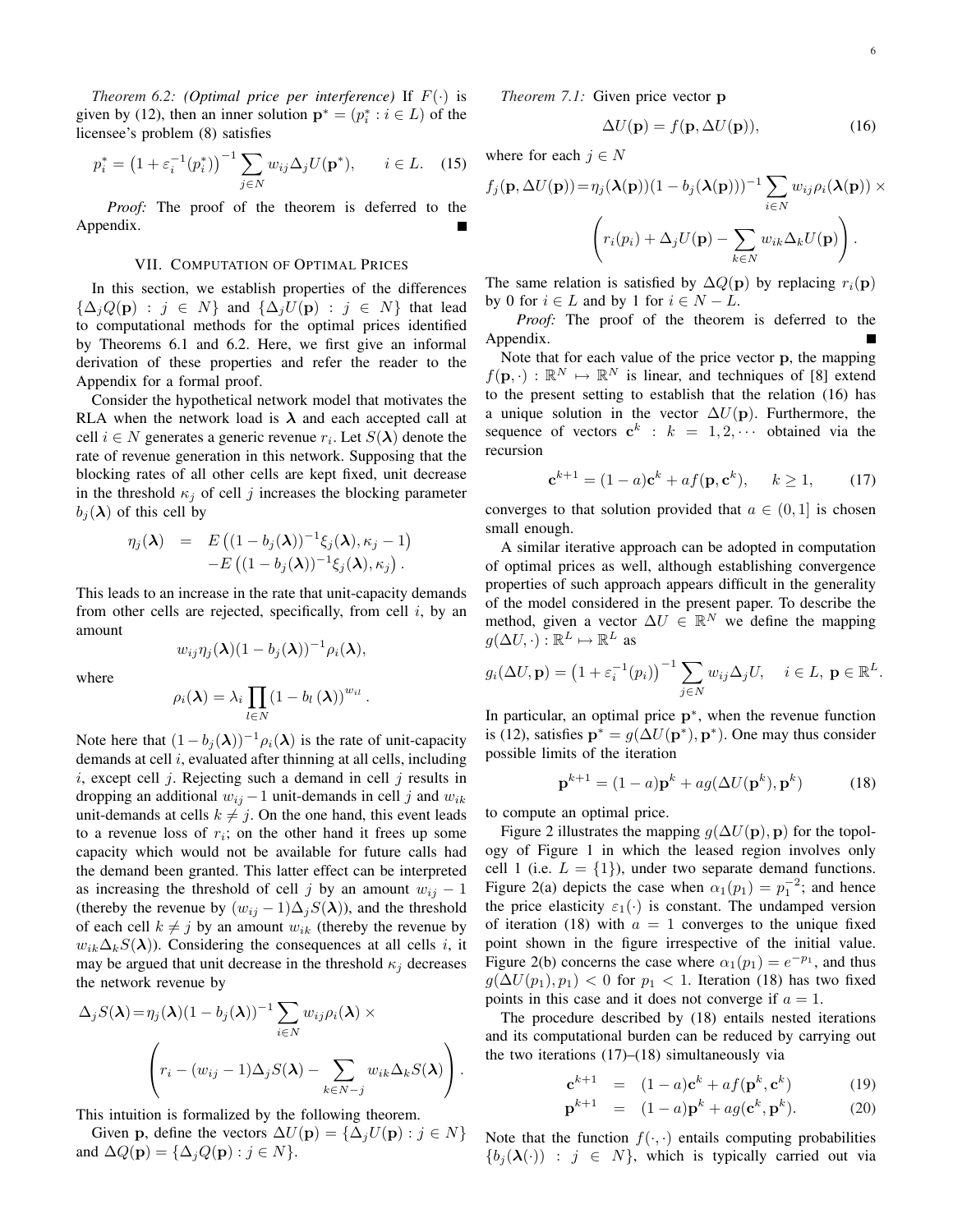

Fig. 2. Computation of optimal price of cell 1 in the network of Figure 1 using the iteration (18).

iterative techniques itself. The complexity of (19)–(20) is then  $C + |N|d^2 + |L|d$  operations per iteration, where C represents complexity of the blocking-probability computation and  $d$  is the degree of the network graph.

The iterations  $(19)$ – $(20)$  are generally nonlinear, but a linearized analysis sheds light on their convergence properties. Namely, let  $c^*$ ,  $p^*$  be a fixed point and define the matrix

$$
A = (1 - a)I + a \begin{bmatrix} \partial_{\mathbf{c}} f(\mathbf{p}^*, \mathbf{c}^*) & \partial_{\mathbf{p}} f(\mathbf{p}^*, \mathbf{c}^*) \\ \partial_{\mathbf{c}} g(\mathbf{c}^*, \mathbf{p}^*) & \partial_{\mathbf{p}} g(\mathbf{c}^*, \mathbf{p}^*) \end{bmatrix}
$$

,

where  $\partial_c$  and  $\partial_p$  denote partial derivatives with respect to vectors **c** and **p** respectively. Let  $\delta \mathbf{c}^k = \mathbf{c}^* - \mathbf{c}^k$ ,  $\delta \mathbf{p}^k =$  $\mathbf{p}^* - \mathbf{p}^k$ . Taylor expansion of  $f(\mathbf{p}, \mathbf{c})$  and  $g(\mathbf{p}, \mathbf{c})$  around  $\mathbf{c}^*, \mathbf{p}^*$ yields · ·  $\overline{a}$ 

$$
\begin{bmatrix} \delta \mathbf{c}^{k+1} \\ \delta \mathbf{p}^{k+1} \end{bmatrix} = A \begin{bmatrix} \delta \mathbf{c}^k \\ \delta \mathbf{p}^k \end{bmatrix} + \text{h.o.t.}^1
$$

Note that since  $f(\mathbf{p}, \mathbf{c})$  is linear in c, the alluded convergence of iteration (17) implies that eigenvalues of the first diagonal

block  $(1-a)I + a\partial_{\bf c} f({\bf p}^*, {\bf c}^*)$  in A are smaller than 1 for small values of a. In this case, the eigenvalues are also bounded away from 0. The remaining diagonal block  $(1-a)I + a\partial_{\mathbf{p}}g(\mathbf{c}^*, \mathbf{p}^*)$ has the same property if

$$
\frac{d}{dp_i} \left(1 + \varepsilon_i^{-1}(p_i)\right)^{-1} \bigg|_{p_i = p_i^*} \sum_{j \in N} w_{ij} c_j^* < 1, \text{ for } i \in L. (21)
$$

Hence, if condition  $(21)$  holds then the spectral radius of A is smaller than 1 provided that  $a$  is chosen small enough [20]. A plausible technique to compute an optimal price is then to employ iterations (19)–(20) starting from a reasonably fine grid of the solution space and to choose the limit point that leads to the largest profit. In the example associated with Figure 2(b), iterations  $(19)$ – $(20)$  converge to one of the two fixed points when  $a = 1$ .

# VIII. NUMERICAL STUDY

Throughout this section we adopt the following system parameters for every topology studied: Equal interference thresholds  $\kappa_i = 10$  at each cell i,  $w_{ij} = 1$  for each edge such that  $i \neq j$  and self-loop weights are  $w_{ii} = 2$  for all i.

#### *A. Accuracy of the Reduced Load Approximation*

We start by examining sensitivity of optimal prices to modeling errors in the blocking probabilities due to inaccuracy of the RLA. Our investigation here involves computing optimal price per interference of a single cell using the RLA and also using the exact equilibrium distribution of the network load. We adopt the 7-cell topology whose graph representation is shown in Figure 3, where cell 1 is for lease. In this study, a smaller topology is selected in order to avoid otherwise lengthy numerical procedures to compute the exact profit for every value of the price. For this small topology the equilibrium distribution can be exactly computed in a relatively short time.

The traffic demand of the licensee prior to the transaction in call per unit time is taken as

$$
\nu_i = \begin{cases} 0 & \text{if } i = 1 \\ 1 & \text{if } i = 2, \dots 7, \end{cases}
$$
 (22)

and the demand function of the lessee  $\alpha_1$  in cell 1 is taken as

$$
\alpha_1(p_1) = p_1^{-2}.\tag{23}
$$

Figure 4 shows exact and approximated profit of the licensee for different prices for cell 1. The figure suggests that the profit maximization problem admits a unique solution for this particular setup. The disparity in the profit  $F(\mathbf{p}) - C(\mathbf{p})$ appears small. More importantly, the approximate optimal price is very close to the exact price, both values are about 1.3. Hence, the profit achieved with the approximate optimal price under the exact model is very close to the optimal profit.

## *B. Computation of Prices*

We next study an example where optimal prices are computed using the iterations (19)–(20). We consider the 19-cell hexagonal lattice topology with the corresponding network graph shown in Figure 1. The leased region is  $L = \{1, \dots, 7\}$ 

<sup>&</sup>lt;sup>1</sup>the acronym represents "higher order terms" that are significantly smaller than entries of  $\delta \mathbf{c}^k$  and  $\delta \mathbf{p}^k$  whenever the latter quantities are small themselves.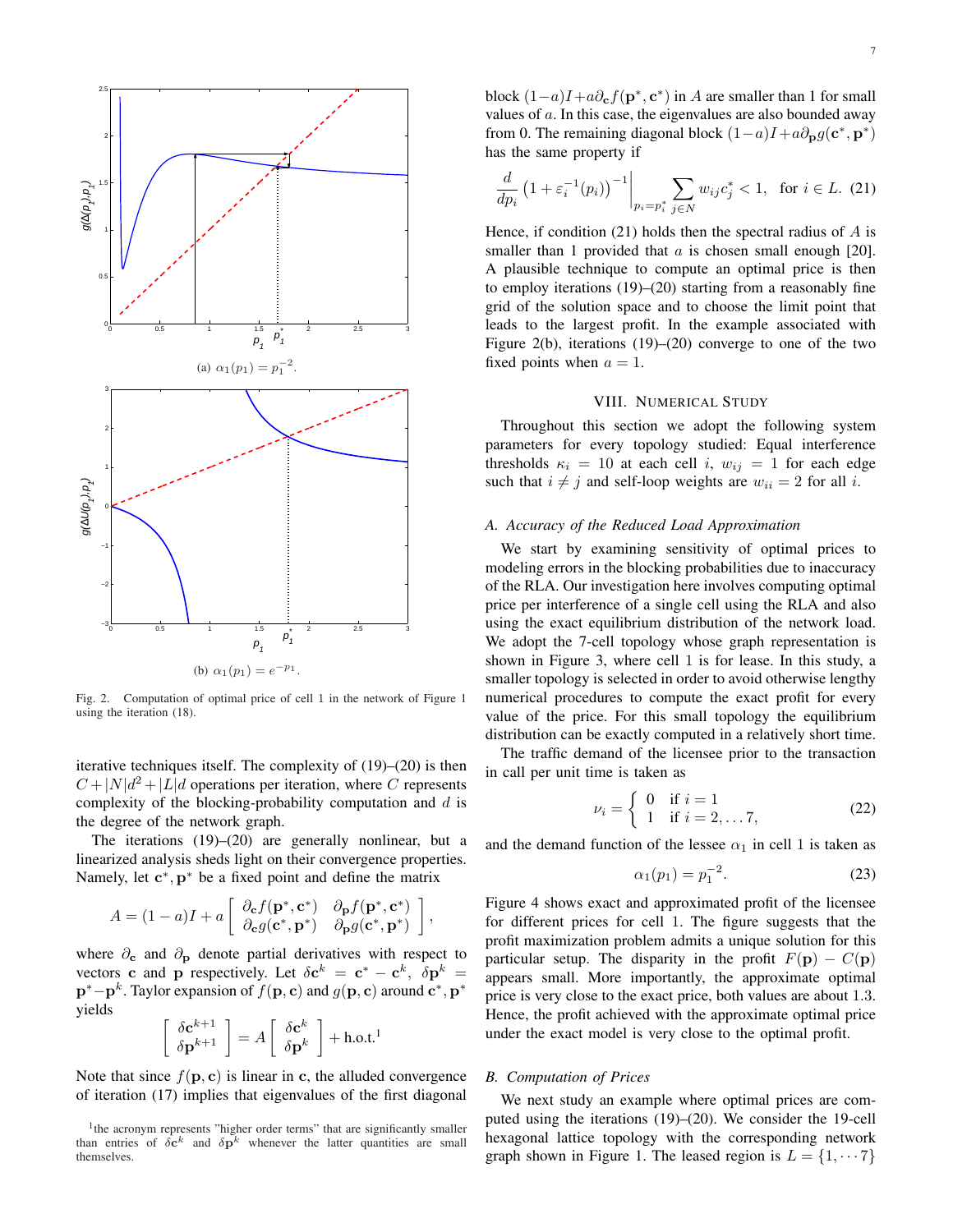

Fig. 3. Graph representation of a 7-cell network topology.



Fig. 4. Approximated and exact profit from leasing cell 1 in the network shown in Figure 3 under the demand function (23) and price per interference.

and the traffic demand of the licensee prior to the transaction in call per unit time is taken as

$$
\nu_i = \begin{cases} 0 & \text{if } i = 1, \dots 7 \\ 1 & \text{if } i = 8, \dots 19. \end{cases}
$$
 (24)

The traffic of the lessee is assumed to be following the demand function

$$
\alpha_i(p_i) = \beta_i p_i^{-2} \qquad i = 1, \dots 7, \tag{25}
$$

where

$$
\beta_i = \begin{cases} 1 & \text{if } i = 1 \\ 5 & \text{if } i = 2, \dots 7. \end{cases}
$$
 (26)

Figure 5 illustrates effectiveness of iterations (19)–(20) in computing prices for this example when price per interference is implemented. Iterations are performed using a moderate damping factor of value 0.5. They converge relatively quickly, in less than 25 iterations, to the values  $p_1 = 2.88$  and  $p_i = 2.24$  for  $i = 2, \ldots 7$ .

Verifying optimality of the previous prices requires an exhaustive search over all possible prices  $p \geq 0$ . A task that is computationally infeasible. However, given the results from the iterations, we perform a search on a subdomain of possible prices which have at most two distinct price values,



Fig. 5. Computation of (per-interference) prices for cells  $1 - 7$  in the network shown in Figure 1 under demand function (25). Values are obtained via iterations (19)–(20).



Fig. 6. Profit of the licensee from leasing cells  $1 - 7$  in the network shown in Figure 1 using pricing per interference. Call demand on the leased cells is taken to be as in (25). Profit-maximizing prices match those obtained by iterations (19)–(20) as illustrated in Figure (5).

one for cell 1 and one for cells  $2 - 7$ . This setup helps visualize the licensee's profit in a 3-dimensional setting as in Figure 6. A price step of 0.1 is used in producing profit values comprising the figure. The numerical results suggest that the licensee's profit maximization problem for the range of prices used admits a unique solution where, roughly,  $p_1^* = 2.9$  and  $p_i^* = 2.2$  for  $i = 2, \ldots, 7$ , which match the values observed from Figure 5.

#### *C. Comparison with other Pricing Strategies*

In this section, we numerically compare performance of the proposed RLA-based pricing strategy with those of three other arguable strategies. The adopted measure of performance is profit as defined in Section V. The following pricing strategies are considered:

Interference-oblivious pricing: Consider the strategy when the licensee does not account for the cost resulting from the interference caused by the traffic in the leased region. The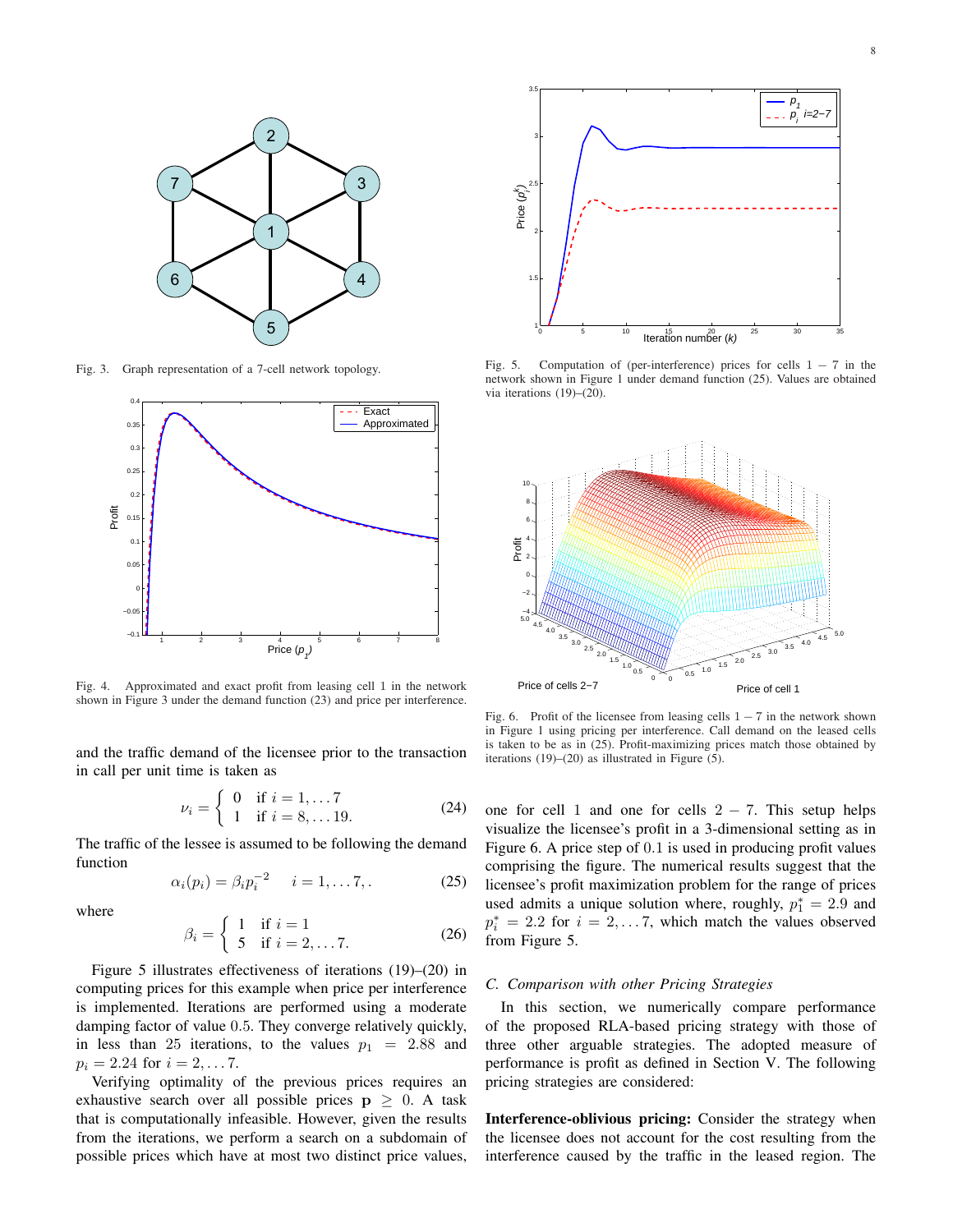

Fig. 7. Profit comparison with interference-oblivious pricing when cell 1 in Figure 1 is leased under the demand function (25).

exercised price solves

$$
\max_{\mathbf{p}} F(\mathbf{p}). \tag{27}
$$

To understand the consequences of this strategy, we consider the 19-cell network in Figure 1, where we are interested in price per interference for cell 1 under call demand function given by (25) with  $\beta_1 = 1.0$ .

In Figure 7, we show the optimal profit for different traffic rates  $\nu_i$  in the retained region of the licensee, i.e. cells  $\{2, \dots 19\}$ . We also show the profit when the price solves (27) for cell 1. Values in the figure are computed via RLA, and it is assumed that there is no traffic demand on cell 1 prior to the transaction, i.e.  $\nu_1 = 0$ . Observe that the profit gap between the optimal and the interference oblivious techniques widens as  $\nu_i$  increases. This can be intuitively explained by the fact that spectral resources in the retained network become scarce as the traffic intensity  $\nu_i$  in the network increases: While calls in cell 1 typically complete service without having noticeable effect in the retained region with low traffic intensity, such calls are likely to lead to blocked calls as the intensity increases. Hence the burden of a call in cell 1 is not the same under the two traffic scenarios. The reason is the interference generated by cell 1, which strategy (27) does not account for.

Spatial guard-bands: Another simplistic pricing strategy involves the technique of spatial guard bands. It subscribes to a philosophy that can be considered as an opposite extreme of interference oblivion: it eliminates interference by isolating the activities between the leased and the retained subregions [5]. For example in the network in Figure 1, traffic in cell 1 can be isolated from the rest of the network by prohibiting traffic to cells  $(2 - 7)$ . This implies losing some potential revenue from those cells, and, even though the licensee does not incur blocking due to exogenous interference, its profit is suboptimal. To get an exposure on the extent of suboptimality, we consider the 19-cell network in Figure 1 where cells  $(2 - 7)$  are taken as guard bands for cell 1. As in the previous example, we are interested



Fig. 8. Profit comparison with pricing subject to spatial guard-bands when cell 1 in Figure 1 is leased under the demand function (25).

in the price per interference for cell 1 facing a demand function given by (25) where  $\beta_1 = 1.0$ . Figure 8 illustrates the profit gained by solving (27) for cell 1 for different traffic intensities on the cells  $8 - 19$ . The licensee may commit significant losses out of this pricing technique, although the percentage loss in profit should be expected to decrease if the leased region  $L$  is a connected component of  $N$ that is significantly larger than its boundary. Note that this strategy and the interference-oblivious strategy can cause a net loss (negative profit). In this case, the strategies drop the profitability incentive for the licensee and can lead to renounce participating in secondary markets.

Paschalidis-Liu Pricing: The last pricing strategy for comparison is the one given in [9] where prices solve a certain optimization problem. The authors establish that charging a static price per call, that does not depend on system state, is asymptotically optimal along a limiting regime in which traffic load and system capacity tend to infinity. The reader is referred to [9] for details of this technique, but note that the problem setup there does not involve the notion of a leased region. Yet the technique of [9] yields price values that are applied to incoming calls, and thereby it admits comparison with the technique studied in this paper.

An adaptation of the methodology of [9] suggests a solution of the following optimization problem as an alternative pricing policy in the present context:

$$
\max_{\mathbf{p}} \sum_{i \in L} p_i \alpha_i(p_i) \tag{28}
$$
  
s.t. 
$$
\sum_{i \in L} \alpha_i(p_i) w_{ij} + \sum_{i \in N - L} \nu_i w_{ij} \le \kappa_j \quad \forall j \in N.
$$

The objective here is to maximize the revenue from the leased region subject to the capacity constraints based on mean network demand. Hence, interactions between the leased and retained regions due to statistical fluctuations of instantaneous network load are neglected. The approach may therefore be interpreted to assume that revenue from the retained region is not affected by the secondary load as long as the constraints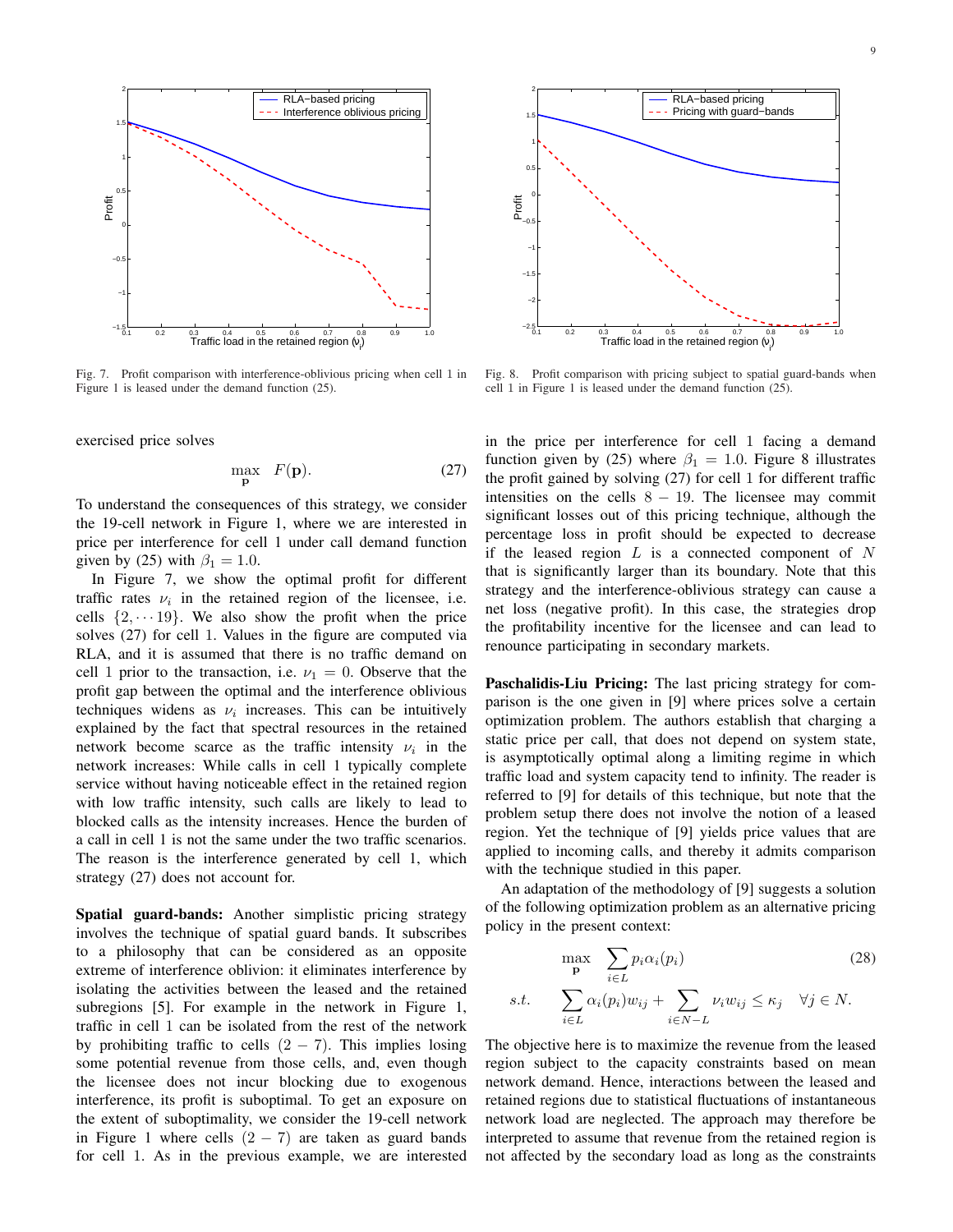|                  | Interference threshold $(\kappa_i)$ |        |        |        |        |
|------------------|-------------------------------------|--------|--------|--------|--------|
|                  | 7.0                                 | 8.0    | 9.0    | 10.0   | 11.0   |
| Paschalidis-Liu  | 0.1275                              | 0.0957 | 0.0830 | 0.1099 | 0.1774 |
| <b>RLA-based</b> | 0.1556                              | 0.2121 | 0.2839 | 0.3751 | 0.4862 |

| (a) Under demand function (23). |  |
|---------------------------------|--|
|---------------------------------|--|

|                  | Interference threshold $(\kappa_i)$ |        |        |        |        |
|------------------|-------------------------------------|--------|--------|--------|--------|
|                  | 7.0                                 | 8.0    | 9.0    | 10.0   | 11.0   |
| Paschalidis-Liu  | 0.9814                              | 1.8583 | 2.5570 | 3.0326 | 3.2430 |
| <b>RLA-based</b> | 1.6997                              | 2.1280 | 2.5868 | 3.0666 | 3.5490 |

(b) Under demand function (29).

#### TABLE II PROFIT COMPARISON WITH PASCHALIDIS AND LIU STRATEGY [9] WHEN CELL 1 IN FIGURE 3 IS LEASED.

are satisfied.

In Table II we compare the two pricing strategies on the 7 cell topology illustrated in Figure 3. Here  $L = \{1\}$  and traffic prior to the transaction is as given in (22). All interference thresholds are taken to be identical. Tables II.(a) and II.(b) report profits respectively under the demand functions (23) and

$$
\alpha_1(p_1) = \begin{cases} 5 - p_1 & \text{if } 0 \le p_1 \le 5 \\ 0 & \text{if } p_1 \ge 5. \end{cases}
$$
 (29)

We point out that the demand function (29) complies with a key assumption that is needed for optimality in [9], whereas (23) does not.

While both pricing techniques are based on approximations that are asymptotically exact in the same limiting regime, RLA-based pricing appears to yield substantially higher profit, possibly due to its more detailed accounting of the effects of interference.

#### IX. CONCLUSION AND DISCUSSION

In this paper, an optimization perspective is studied for pricing spectrum in CDMA-based cellular wireless networks. Reduced load approximation is employed to obtain tractable expressions for blocking probabilities in the network. A computational technique is outlined and the resulting prices are shown to yield higher profit than three alternative pricing strategies.

It is possible to imagine cases in which leasing is not profitable even under optimal pricing - for example when the demand function is confined to low prices that do not justify the loss of primary revenue due to the interference generated by a secondary call. The breakpoint, however, appears difficult to identify in closed-form. The technique of the paper may also be used to verify whether leasing a given region would yield positive profit. However, it does not suggest an efficient method to search for the most profitable region, and finding one would possibly require exhaustive search. In this connection, it may be useful to see the proposed technique as a toolbox that can be applied in making a variety of transaction decisions pertaining to secondary markets.

The model adopted in this paper does not explicitly account for user mobility. An implicit method to involve mobility may be to lump its overall effect in the demand function by allowing the call arrival rates  $\alpha_i(\cdot)$  to depend on the entire price vector p. This approach models handoffs exactly as new call requests and confines the additional complexity in the demand function. If such demand function is known, then the development of Section VI can be readily adapted to identify first order optimality conditions. If demand function is known for only new call requests but an explicit pattern of mobility is available, then the same effect may be obtained through the rate calculations of [21]. Markovian network models, and in particular blocking therein, were studied in [22] under a certain reversible routing condition, and in [23] under more relaxed assumptions. The attendant modeling accuracy comes at the expense of increased complexity in representations of critical performance measures, and striking a favorable balance between these two aspects appears challenging.

Narrowband networks, whose operational constraints require that any two calls in the same or neighboring cells are assigned different channels, generally appear harder to analyze due to combinatorial consequences of interference. In such systems, the channel assignment of each call in progress, rather than solely cell occupancies, dictate whether a new call can be admitted. While the presented techniques can be shown to apply to certain topologies and channel assignment policies, a general treatment of narrowband networks remains an area open for future work. Another direction for future work is to consider an oligopoly market form with multiple service providers. In this case, game theoretical techniques seem appealing for analyzing and stabilizing interactive market strategies.

#### ACKNOWLEDGMENT

This work was supported in part by the US National Science Foundation under grants CNS-0238397, CNS-0721860, and CCF-0729158.

## X. APPENDIX

In this section, we provide proofs of Theorems 6.1, 6.2, and 7.1. The proofs require several auxiliary lemmas that identify sensitivity of the revenue function to various model parameters. We establish these lemmas by generalizing a technique that is used by Kelly [8] for the special case  $w_{ij} \in \{0, 1\}$ . This special case does not readily yield the conclusions required here; we therefore provide a self-contained analysis that can be read in isolation.

For convenience of analysis we consider an extended model in which, in addition to regular calls, each cell receives a Poisson stream of *local* calls that generate unit interference at their cell of residence but do not generate interference at other cells. The quantities associated with such calls in cell  $i \in N$ will be indexed by  $i'$ ; hence all primed indices have a specific meaning in this section. It will be convenient to represent this model in terms of the original model of Section II by augmenting the network graph  $G$  by cell  $i'$  for each (original)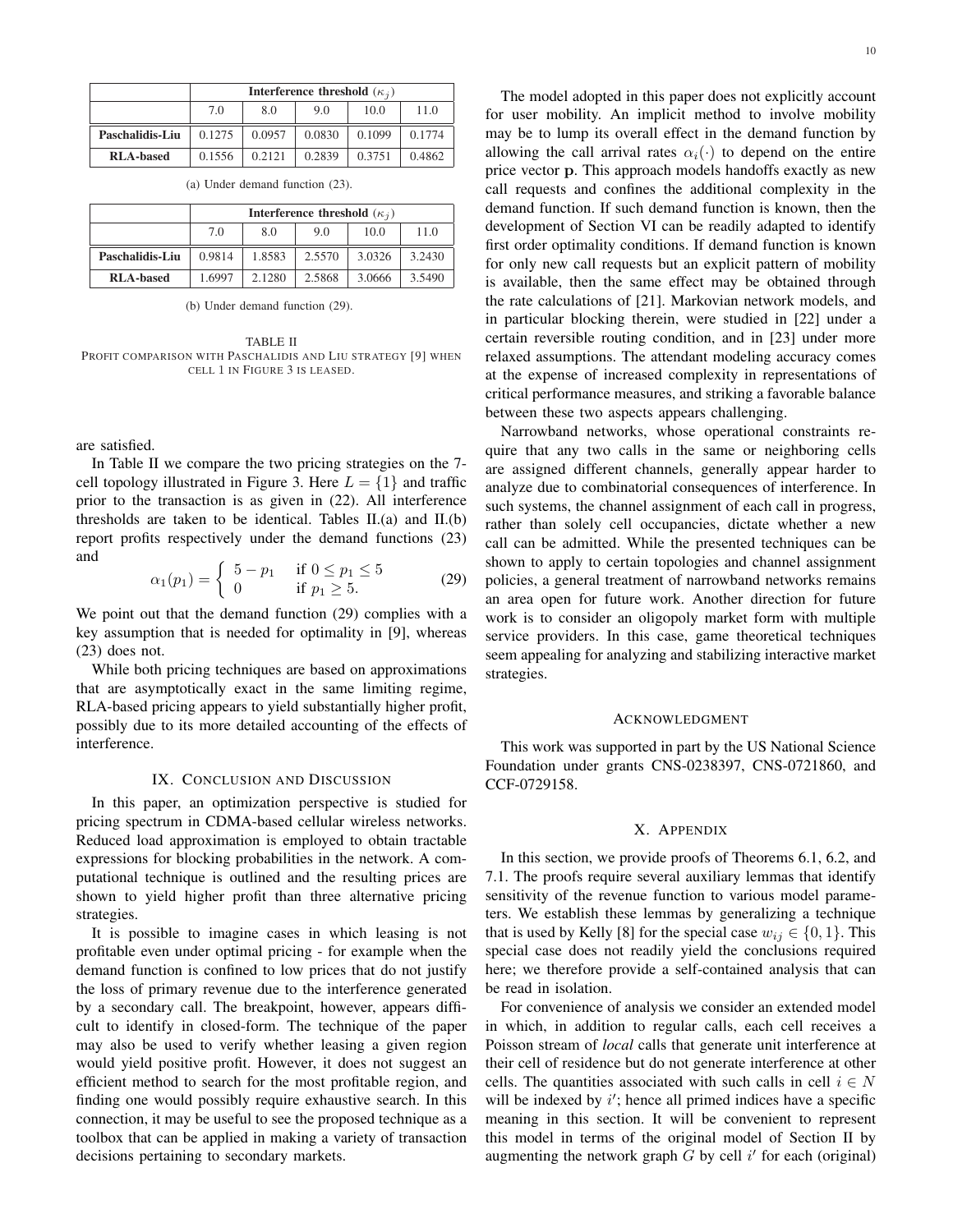cell  $i \in N$ , and by setting

$$
w_{i'j} = \begin{cases} 1 & \text{if } j = i, \\ 0 & \text{else.} \end{cases}
$$

Note that the specification on the right hand side involves cell  $i \in N$  rather than i'. We denote the set of cells in this extended model by

$$
D = \{i, i' : i \in N\}.
$$

The extended model thus has twice as many cells as the original model but we shall always assume that both the arrival rates  $\lambda_{i'} = 0$  and call revenues  $r_{i'} = 0$ ; hence the local calls do not alter the network dynamics or revenue, but merely serve as an analytical instrument.

Let  $r_i$  denote a generic revenue per accepted call at cell  $i$ . For a given demand vector  $\lambda$ , denote the associated rate of revenue from the network by

$$
S(\lambda) = \sum_{i \in N} r_i \rho_i(\lambda), \qquad (30)
$$

where

$$
\rho_i(\boldsymbol{\lambda}) = \lambda_i \prod_{j \in N} (1 - b_j(\boldsymbol{\lambda}))^{w_{ij}} \tag{31}
$$

is the rate of accepted calls at cell  $i$ .

*Lemma 10.1:* For  $j \in N$ 

$$
\frac{d}{d\lambda_{j'}}S(\lambda) = -\sum_{k \in N} (1 - b_k(\lambda))^{-1} \times \left(\sum_{i \in D} w_{ik} r_i \rho_i(\lambda)\right) \frac{d}{d\lambda_{j'}} b_k(\lambda).
$$

*Proof:* Given a vector  $\mathbf{b} = (b_k : k \in N) \in [0, 1]^N$ , define

$$
S(\lambda; \mathbf{b}) = \sum_{i \in D} r_i \lambda_i \prod_{l \in N} (1 - b_l)^{w_{il}} \tag{32}
$$

so that

$$
\frac{d}{d\lambda_{j'}}S(\boldsymbol{\lambda}) = \left[\frac{d}{d\lambda_{j'}} + \sum_{k \in N} \frac{d}{d\lambda_{j'}} b_k(\boldsymbol{\lambda}) \frac{\partial}{\partial b_k}\right] S(\boldsymbol{\lambda}; \mathbf{b}) \Big|_{\mathbf{b} = \mathbf{b}(\boldsymbol{\lambda})}
$$

where  $\mathbf{b}(\lambda) = (b_k(\lambda) : k \in N)$ . The claim of the lemma is verified by observing that  $\frac{d}{d\lambda_j}S(\lambda; \mathbf{b})=0$  and

$$
\frac{\partial}{\partial b_k} S(\lambda; \mathbf{b}) = -\sum_{i \in D} r_i \lambda_i w_{ik} (1 - b_k)^{w_{ik} - 1} \prod_{l \in N - k} (1 - b_l)^{w_{il}}
$$

$$
= -(1 - b_k)^{-1} \sum_{i \in D} w_{ik} r_i \lambda_i \prod_{l \in N} (1 - b_l)^{w_{il}}.
$$

For each vector **b** =  $(b_k : k \in N)$  let

$$
\xi_k(\mathbf{b}) = (1 - b_k)^{-1} \sum_{i \in D} w_{ik} \lambda_i \prod_{j \in N} (1 - b_j)^{w_{ij}}
$$

and

$$
\eta_k(\mathbf{b}) = E(\xi_k(\mathbf{b}), \kappa_k - 1) - E(\xi_k(\mathbf{b}), \kappa_k), \quad k \in N.
$$

Here, we point to an intentional abuse of notation to reduce the notational burden: Namely, the symbols  $\xi_k$  and  $\eta_k$  have analogous definitions respectively in Sections IV and VII, although with different arguments. For the correctness of proofs, it is enough to notice that the present definitions match with the earlier ones when b is replaced by  $b(\lambda)$ .

Let  $\delta_{jk}$  be 1 if  $j = k$  and 0 otherwise. *Lemma 10.2:* For  $k, j \in N$ 

$$
\eta_k(\boldsymbol{\lambda})^{-1} \frac{d}{d\lambda_{j'}} b_k(\boldsymbol{\lambda}) = \delta_{jk} (1 - b_k(\boldsymbol{\lambda}))
$$

$$
- (1 - b_k(\boldsymbol{\lambda}))^{-1} \left( \sum_{i \in D} w_{ik} (w_{ik} - 1) \rho_i(\boldsymbol{\lambda}) \right) \frac{d}{d\lambda_{j'}} b_k(\boldsymbol{\lambda})
$$

$$
- \sum_{l \in N-k} (1 - b_l(\boldsymbol{\lambda}))^{-1} \left( \sum_{i \in D} w_{il} w_{ik} \rho_i(\boldsymbol{\lambda}) \right) \frac{d}{d\lambda_{j'}} b_l(\boldsymbol{\lambda}).
$$

*Proof:* Given  $\mathbf{b} = (b_k : k \in N)$ , we define

$$
\mathcal{E}_k(\lambda; \mathbf{b}) = E\left( (1 - b_k)^{-1} \sum_{i \in D} w_{ik} \lambda_i \prod_{l \in N} (1 - b_l)^{w_{il}}, \kappa_k \right)
$$
\n(33)

so that

$$
\frac{d}{d\lambda_{j'}}b_k(\boldsymbol{\lambda}) = \left[\frac{d}{d\lambda_{j'}} + \sum_{l \in N} \frac{d}{d\lambda_{j'}}b_l(\boldsymbol{\lambda}) \frac{\partial}{\partial b_l}\right] \mathcal{E}_k(\boldsymbol{\lambda}; \mathbf{b}) \Big|_{\mathbf{b} = \mathbf{b}(\boldsymbol{\lambda})}.
$$
\n(34)

Since for each integer  $\kappa > 0$ 

$$
\frac{d}{dx}E(x,\kappa) = [1 - E(x,\kappa)] [E(x,\kappa - 1) - E(x,\kappa)] \quad (35)
$$

(see [8, Lemma 2.1]), it follows that

$$
\frac{d}{d\lambda_{j'}}\mathcal{E}_k(\lambda; \mathbf{b}) = \delta_{jk}\eta_k(\lambda)(1 - b_k). \tag{36}
$$

By the same token

$$
\frac{\partial}{\partial b_l} \mathcal{E}_k(\lambda; \mathbf{b})
$$
\n
$$
= -\eta_k(\lambda) \sum_{i \in D} w_{ik} \lambda_i w_{il} (1 - b_l)^{w_{il} - 1} \prod_{j \in N - l} (1 - b_j)^{w_{ij}}
$$
\n
$$
= -\eta_k(\lambda) (1 - b_l)^{-1} \sum_{i \in D} w_{ik} w_{il} \lambda_i \prod_{j \in N} (1 - b_j)^{w_{ij}} (37)
$$

for  $l \neq k$ , and

$$
\frac{\partial}{\partial b_k} \mathcal{E}_k(\lambda; \mathbf{b})
$$
\n
$$
= -\eta_k(\lambda)(1 - b_k) \sum_{i \in D} w_{ik} \lambda_i (w_{ik} - 1) \times
$$
\n
$$
(1 - b_k)^{w_{ik} - 2} \prod_{j \in N - k} (1 - b_j)^{w_{ij}}
$$
\n
$$
= -\eta_k(\lambda)(1 - b_k)^{-1} \sum_{i \in D} w_{ik} (w_{ik} - 1) \lambda_i \prod_{j \in N} (1 - b_j)^{w_{ij}}.
$$
\n(38)

The desired result is obtained by substituting (36)-(38) in (34).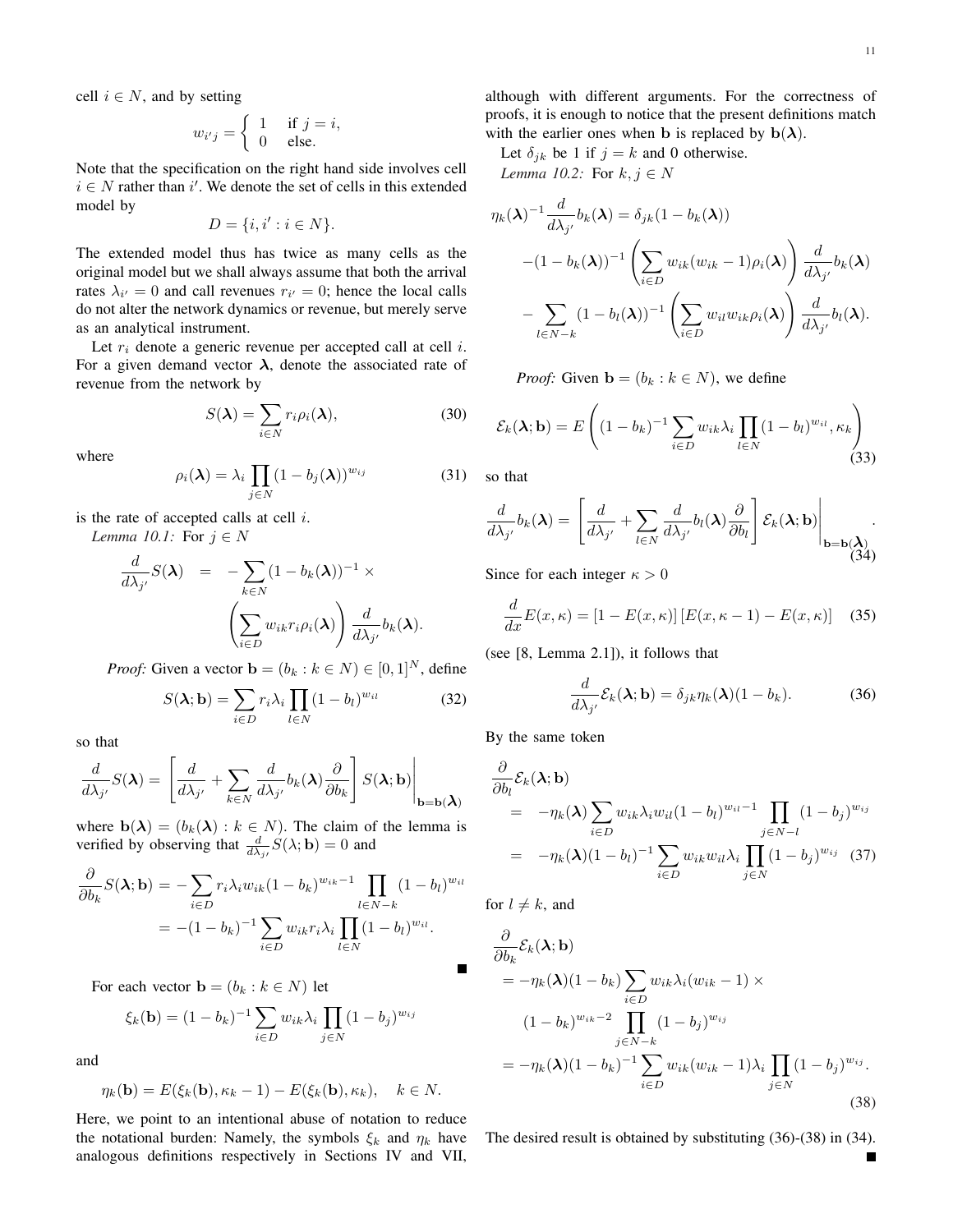We next express Lemma 10.2 in a matrix form that will be useful in the proofs. Towards this end, define the matrices

$$
w = [w_{ij}]_{D \times N}
$$
  
\n
$$
\frac{db}{d\lambda} = [\sigma_{jk}]_{N \times N}, \text{ where } \sigma_{jk} = \frac{d}{d\lambda_{k'}} b_j(\lambda)
$$
  
\n
$$
\Lambda = [\Lambda_{jk}]_{N \times N}, \text{ where}
$$
  
\n
$$
\Lambda_{jk} = \begin{cases} \sum_{i \in D} w_{ik} (w_{ik} - 1) \rho_i(\lambda) & \text{if } j = k \\ \sum_{i \in D} w_{ij} w_{ik} \rho_i(\lambda) & \text{otherwise,} \end{cases}
$$

the diagonal matrices

$$
\beta = diag[1 - b_i(\boldsymbol{\lambda})]_N,\n\eta = diag[\eta_i(\mathbf{b}(\boldsymbol{\lambda}))]_N,\n\rho = diag[\rho_i(\boldsymbol{\lambda})]_D,
$$

and the row vectors

$$
\begin{array}{rcl}\nr &=& [r_i]_D, \\
\frac{dS}{d\lambda} &=& \left[\frac{d}{d\lambda_{j'}}S(\lambda)\right]_N\n\end{array}
$$

Lemmas 10.1 and 10.2 can be expressed respectively in terms of these matrices as

$$
\frac{dS}{d\lambda} = -r\rho w\beta^{-1} \frac{db}{d\lambda} \n\frac{db}{d\lambda} = \eta(\beta - \Lambda\beta^{-1} \frac{db}{d\lambda}).
$$
\n(39)

.

In particular, the last equality can be written as

$$
\frac{db}{d\lambda} = (I + \eta \Lambda \beta^{-1})^{-1} \eta \beta.
$$
 (40)

*Lemma 10.3:* For  $k, j \in N$ 

$$
\frac{d}{d\lambda_j}b_k(\boldsymbol{\lambda}) = \sum_{i \in N} w_{ji}(1 - b_i(\boldsymbol{\lambda}))^{-1} \times \left(\prod_{l \in N} (1 - b_l(\boldsymbol{\lambda}))^{w_{jl}}\right) \frac{d}{d\lambda_{i'}} b_k(\boldsymbol{\lambda}).
$$

*Proof:* Consult the definition (33) of  $\mathcal{E}_k(\cdot; \cdot)$  to observe that 1  $\overline{a}$ 

$$
\frac{d}{d\lambda_j}b_k(\boldsymbol{\lambda}) = \left[\frac{d}{d\lambda_j} + \sum_{l \in N} \frac{d}{d\lambda_j}b_l(\boldsymbol{\lambda})\frac{\partial}{\partial b_l}\right] \mathcal{E}_k(\boldsymbol{\lambda}; \mathbf{b})\Big|_{\mathbf{b} = \mathbf{b}(\boldsymbol{\lambda})}
$$
\n(41)

and that by (35)

$$
\frac{d}{d\lambda_j} \mathcal{E}_k(\lambda; \mathbf{b}) = \eta_k(\lambda) w_{jk} \prod_{i \in N} (1 - b_i)^{w_{ji}}.
$$

Note that the above equalities are valid for  $j'$  as well. We define the matrices

$$
\frac{db}{d\overline{\lambda}} = [\overline{\sigma}_{ki}]_{N \times D}, \quad \text{where} \quad \overline{\sigma}_{ki} = \frac{d}{d\lambda_i} b_k(\lambda)
$$

$$
\overline{\beta} = [\overline{\beta}_{ki}]_{N \times D}, \quad \text{where} \quad \overline{\beta}_{ki} = w_{ik} \prod_{j \in N} (1 - b_j)^{w_{ij}},
$$

and appeal to (37)-(38) to express equalities (41) in the matrix form

$$
\frac{db}{d\bar{\lambda}} = \eta(\bar{\beta} - \Lambda \beta^{-1} \frac{db}{d\bar{\lambda}}).
$$

Manipulation of this equality yields

$$
\frac{db}{d\bar{\lambda}} = (I + \eta \Lambda \beta^{-1})^{-1} \eta \bar{\beta} = \frac{db}{d\lambda} \beta^{-1} \bar{\beta},
$$

where the last equality follows from (40). The assertion of the lemma follows by componentwise consideration of this matrix equality. ۰

*Lemma 10.4:* For  $j \in D$ 

$$
\frac{d}{d\lambda_j}S(\boldsymbol{\lambda}) = \left(\prod_{i\in N}(1-b_i(\boldsymbol{\lambda}))^{w_{ji}}\right) \times \left(r_j + \sum_{i\in N}w_{ji}(1-b_i(\boldsymbol{\lambda}))^{-1}\frac{d}{d\lambda_{i'}}S(\boldsymbol{\lambda})\right).
$$

*Proof:* Notice that for the form (32)

$$
\frac{\partial}{\partial \lambda_j} S(\lambda; \mathbf{b}) = r_j \prod_{i \in N} (1 - b_i)^{w_{ji}}.
$$

Now using Lemma 10.3

$$
\frac{d}{d\lambda_{j}}S(\lambda)
$$
\n
$$
= \left[\frac{\partial}{\partial\lambda_{j}} + \sum_{k \in N} \frac{d}{d\lambda_{j}} b_{k}(\lambda) \frac{\partial}{\partial b_{k}}\right] S(\lambda; \mathbf{b})
$$
\n
$$
= \left(\prod_{i \in N} (1 - b_{i}(\lambda))^{w_{ji}}\right) \times
$$
\n
$$
\left(r_{j} + \sum_{k \in N} \sum_{i \in N} w_{ji} (1 - b_{i}(\lambda))^{-1} \frac{d}{d\lambda_{i'}} b_{k}(\lambda) \frac{\partial}{\partial b_{k}} S(\lambda; \mathbf{b})\right)
$$
\n
$$
= \left(\prod_{i \in N} (1 - b_{i}(\lambda))^{w_{ji}}\right) \times
$$
\n
$$
\left(r_{j} + \sum_{i \in N} w_{ji} (1 - b_{i}(\lambda))^{-1} \sum_{k \in N} \frac{d}{d\lambda_{i'}} b_{k}(\lambda) \frac{\partial}{\partial b_{k}} S(\lambda; \mathbf{b})\right)
$$
\n
$$
= \left(\prod_{i \in N} (1 - b_{i}(\lambda))^{w_{ji}}\right) \times
$$
\n
$$
\left(r_{j} + \sum_{i \in N} w_{ji} (1 - b_{i}(\lambda))^{-1} \frac{d}{d\lambda_{i'}} S(\lambda)\right).
$$

*Lemma 10.5:* For  $k, j \in N$ 

$$
\Delta_j b_k(\boldsymbol{\lambda}) = -(1 - b_j(\boldsymbol{\lambda}))^{-1} \frac{d}{d\lambda_{j'}} b_k(\boldsymbol{\lambda}).
$$

*Proof:* Let  $\tilde{b}_k(\lambda; \cdot) : R_+^N \mapsto [0, 1]$  be the piecewise linear function obtained by linearly interpolating  $b_k(\lambda)$  at integer values of the threshold vector  $\kappa = (\kappa_i : i \in N)$ . In the scope of the proof, we shall interpret  $\frac{d}{d\kappa_j} \tilde{b}_k(\lambda; \kappa)$  as the left derivative; so that in particular

$$
\Delta_j b_k(\boldsymbol{\lambda}) = \frac{d}{d\kappa_j} \tilde{b}_k(\boldsymbol{\lambda}; \boldsymbol{\kappa}).
$$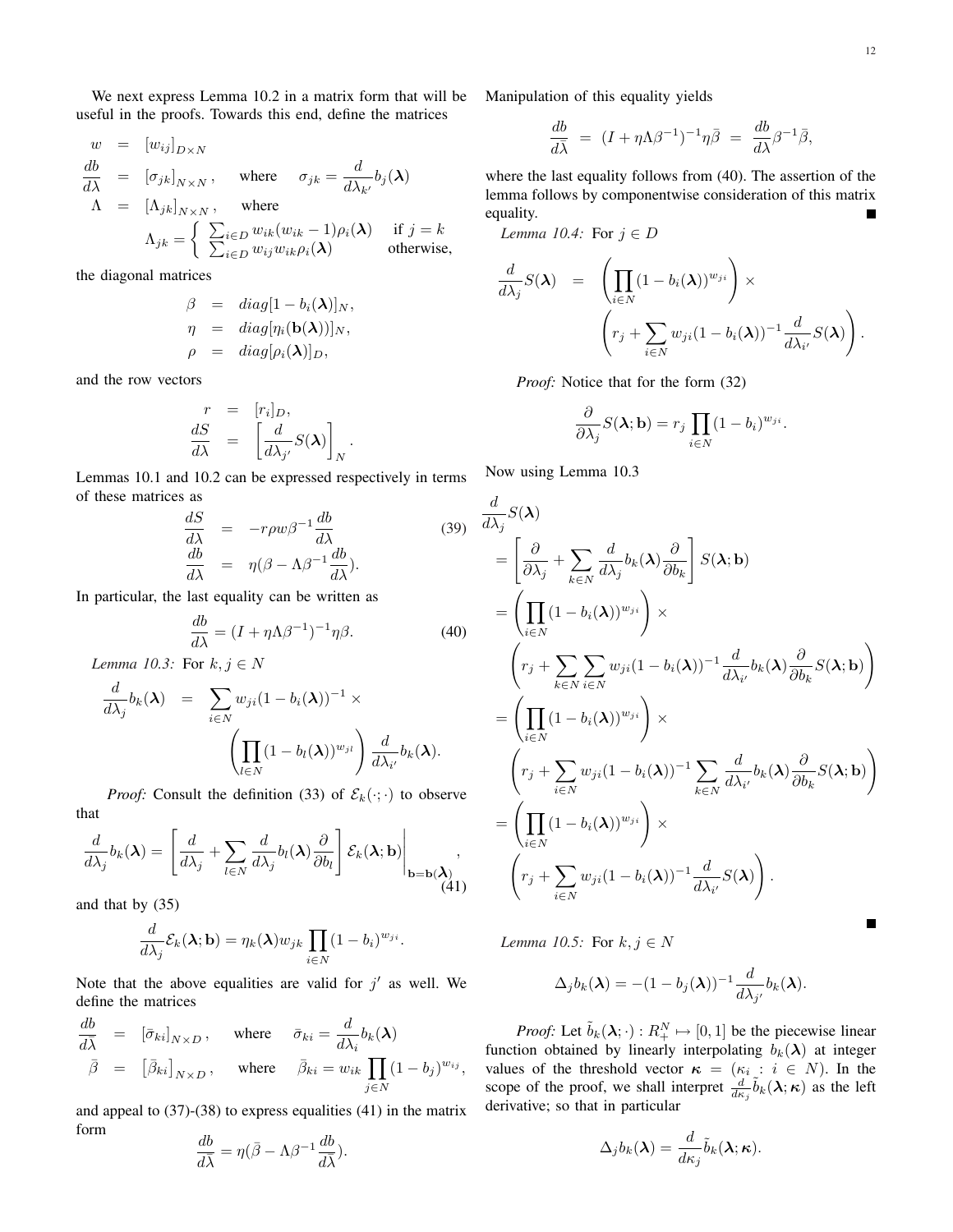The proof of Lemma 10.2, applied to derivatives of  $\tilde{b}_k$  with respect to  $\kappa_j$ , leads to

$$
\eta_k(\mathbf{b}(\boldsymbol{\lambda}))^{-1} \Delta_j b_k(\boldsymbol{\lambda}) = -\delta_{jk}
$$
  
 
$$
-(1 - b_k(\boldsymbol{\lambda}))^{-1} \left( \sum_{i \in N} w_{ik}(w_{ik} - 1) \rho_i(\boldsymbol{\lambda}) \right) \Delta_j b_k(\boldsymbol{\lambda})
$$
  
 
$$
- \sum_{l \in N-k} (1 - b_l(\boldsymbol{\lambda}))^{-1} \left( \sum_{i \in N} w_{il} w_{ik} \rho_i(\boldsymbol{\lambda}) \right) \Delta_j b_l(\boldsymbol{\lambda}). \tag{42}
$$

Define the matrix

$$
\frac{d b}{d \kappa} = \left[ \tilde{\sigma}_{j k} \right]_{N \times N}, \quad \text{ where } \quad \tilde{\sigma}_{j k} = \Delta_k b_j(\pmb{\lambda}),
$$

which, by (42), can be expressed as

$$
\frac{db}{d\kappa} = -\eta \left( I + \Lambda \beta^{-1} \frac{db}{d\kappa} \right).
$$

The lemma follows by rearranging this equality as

$$
\frac{db}{d\kappa} = - (I + \eta \Lambda \beta^{-1})^{-1} \eta = - \frac{db}{d\lambda} \beta^{-1},
$$

where the last equality follows from equation (40). *Lemma 10.6:* For  $j \in N$ 

$$
\Delta_j S(\boldsymbol{\lambda}) = -(1 - b_j(\boldsymbol{\lambda}))^{-1} \frac{d}{d\lambda_{j'}} S(\boldsymbol{\lambda}).
$$

*Proof:* We continue to interpret  $\Delta_j S(\lambda)$  and  $\Delta_j b_k(\lambda)$ as left derivatives of associated piecewise linear functions; so that  $\overline{a}$ 

$$
\Delta_j S(\boldsymbol{\lambda}) = \sum_{k \in N} \Delta_j b_k(\boldsymbol{\lambda}) \frac{\partial}{\partial b_k} S(\boldsymbol{\lambda}, \mathbf{b}) \Big|_{\mathbf{b} = \mathbf{b}(\boldsymbol{\lambda})}
$$

where  $S(\lambda, b)$  is given by (32). By substituting the value of  $\Delta_j b_k(\lambda)$  given by Lemma 10.5, we obtain

$$
\Delta_j S(\lambda) = -(1 - b_j(\lambda))^{-1} \sum_{k \in N} \frac{d}{d\lambda_{j'}} b_k(\lambda) \frac{\partial}{\partial b_k} S(\lambda; \mathbf{b})
$$
  
= -(1 - b\_j(\lambda))^{-1} \frac{d}{d\lambda\_{j'}} S(\lambda).

**Proof of Theorem 6.1** Let  $S(\cdot)$  be the expected revenue function (30) with

$$
r_i = \begin{cases} 0 & \text{if } i \in L \\ 1 & \text{else.} \end{cases}
$$

The first-order optimality condition of the licensee's problem (8) dictates

$$
\frac{d}{dp_i}F(\mathbf{p})\Big|_{\mathbf{p}=\mathbf{p}^*} = -\frac{d}{dp_i}Q(\boldsymbol{\lambda}(\mathbf{p}))\Big|_{\mathbf{p}=\mathbf{p}^*}
$$

$$
= -\alpha_i'(\mathbf{p}^*)\frac{d}{d\lambda_i}S(\boldsymbol{\lambda})\Big|_{\boldsymbol{\lambda}=\boldsymbol{\lambda}(\mathbf{p}^*)} \quad (43)
$$

for each leased cell  $i \in L$ . Lemmas 10.4 and 10.6 imply that for such  $i$ 

$$
\frac{d}{d\lambda_i}S(\boldsymbol{\lambda}) = -\left(1 - \hat{B}_i(\boldsymbol{\lambda})\right) \sum_{j \in N} w_{ij} \Delta_j S(\boldsymbol{\lambda}). \tag{44}
$$

The theorem now follows by substituting (44) in (43) and rearranging the terms.

**Proof of Theorem 6.2** Given p, let  $S_{\mathbf{r}(\mathbf{p})}(\cdot)$  be the expected revenue function (30) with  $r_i = r_i(\mathbf{p})$  which is defined by equality (14). Note that  $U(\mathbf{p}) = S_{\mathbf{r}(\mathbf{p})}(\lambda(\mathbf{p}))$ . For  $i \in L$ 

$$
\frac{d}{dp_i}U(\mathbf{p}) = \sum_{j \in N} \left( \lambda_j(\mathbf{p}) \left( 1 - \hat{B}_j(\lambda(\mathbf{p})) \right) \frac{d}{dp_i} r_j(\mathbf{p}) \n+ r_j(\mathbf{p}) \frac{d}{dp_i} \left( \lambda_j(\mathbf{p}) \left( 1 - \hat{B}_j(\lambda(\mathbf{p})) \right) \right) \right) \n= \alpha_i(p_i) \left( 1 - \hat{B}_i(\lambda(\mathbf{p})) \right) \n+ \sum_{j \in N} r_j(\mathbf{p}) \alpha_i(p_i)' \frac{d}{d\lambda_i} \left( \lambda_j \left( 1 - \hat{B}_j(\lambda) \right) \right) \Bigg|_{\lambda = \lambda(\mathbf{p})} \n= \alpha_i(p_i) \left( 1 - \hat{B}_i(\lambda(\mathbf{p})) \right) \n+ \alpha_i(p_i)' \frac{d}{d\lambda_i} \left( \sum_{j \in N} r_j(\mathbf{p}) \lambda_j \left( 1 - \hat{B}_j(\lambda) \right) \right) \Bigg|_{\lambda = \lambda(\mathbf{p})} \n= \alpha_i(p_i) \left( 1 - \hat{B}_i(\lambda(\mathbf{p})) \right) \n+ \alpha_i(p_i)' \frac{d}{d\lambda_i} S_{\mathbf{r}(\mathbf{p})}(\lambda) \Bigg|_{\lambda = \lambda(\mathbf{p})}.
$$

Now notice by Lemmas 10.4 and 10.6 that for  $i \in L$ 

$$
\frac{d}{d\lambda_i}S_{\mathbf{r}(\mathbf{p})}(\boldsymbol{\lambda}) = \prod_{j\in N} (1-b_j(\boldsymbol{\lambda}))^{w_{ij}} \left(p_i - \sum_{j\in N} w_{ij} \Delta_j S_{\mathbf{r}(\mathbf{p})}(\boldsymbol{\lambda})\right).
$$

Therefore,

d

п

$$
\frac{d}{dp_i}U(\mathbf{p}) =
$$
\n
$$
\left(1 - \hat{B}_i(\lambda(\mathbf{p}))\right) \times \left(\alpha_i(p_i) + \alpha_i(p_i)'\left(p_i - \sum_{j \in N} w_{ij}\Delta_j S_{\mathbf{r}(\mathbf{p})}(\lambda(\mathbf{p}))\right)\right).
$$

Hence, the first-order optimality condition of the licensee's problem (8) is given by

$$
\alpha_i(p_i^*) = -\alpha_i(p_i^*)' \left( p_i^* - \sum_{j \in N} w_{ij} \Delta_j U(\mathbf{p}^*) \right), \qquad i \in L,
$$

and the theorem follows by a rearrangement of terms.  $\Box$ 

Proof of Theorem 7.1 Appeal to equalities (39)-(40) to obtain the matrix equation

$$
\frac{dS}{d\lambda} = -r\rho w \beta^{-1} (I + \eta \Lambda \beta^{-1}) \eta \beta \n= -r\rho w \beta^{-1} (I - (I + \eta \Lambda \beta^{-1})^{-1} \eta \Lambda \beta^{-1}) \eta \beta,
$$

where the second equality uses the Matrix Inversion Lemma and can be verified directly. The matrices  $\eta$  and  $\beta$  have full